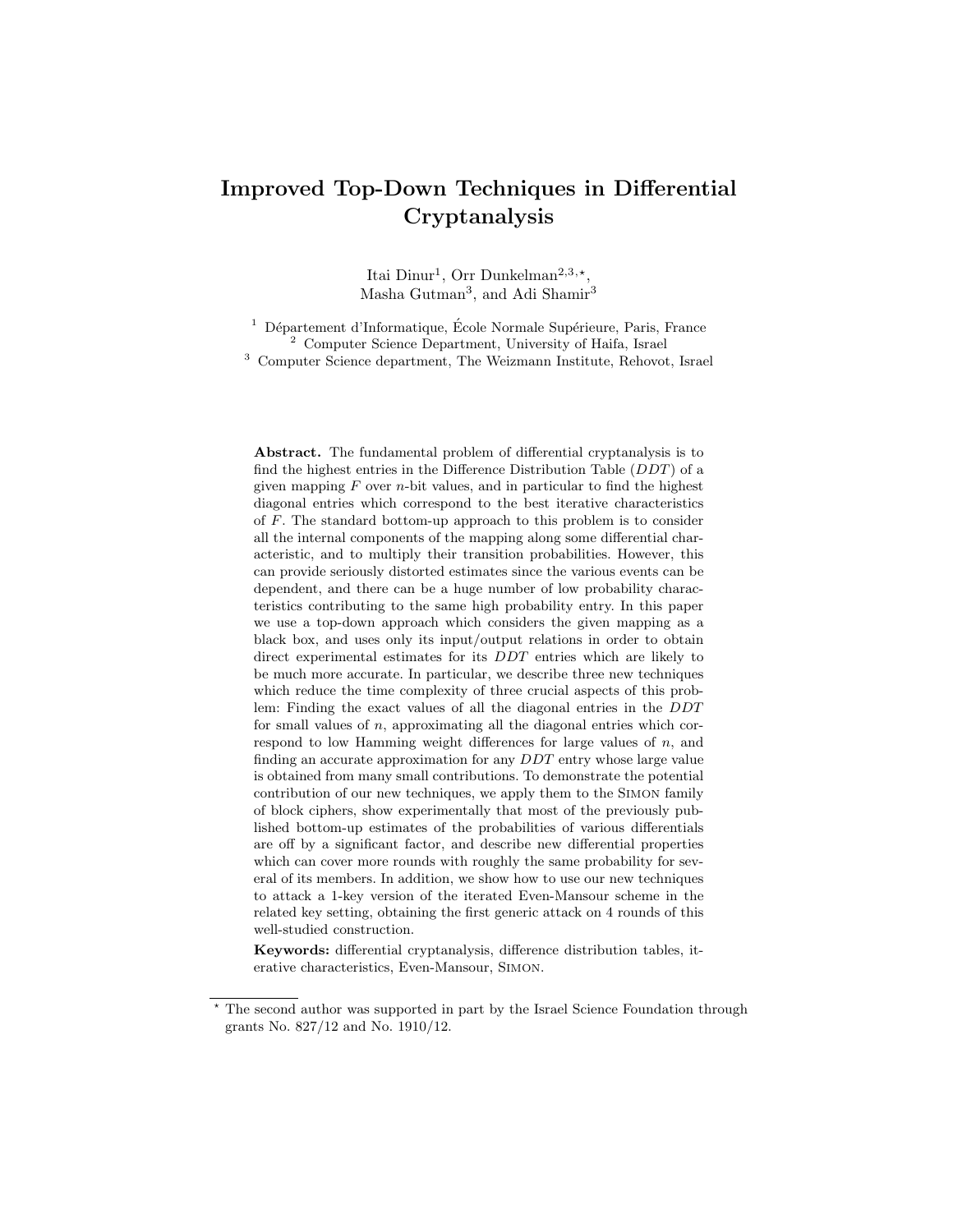#### 1 Introduction

Differential cryptanalysis, which was first proposed in [6], is one of the best known and most widely used tools for breaking the security of many types of cryptographic schemes (including block ciphers, stream ciphers, keyed and unkeyed hash functions, etc). Its main component is a Difference Distribution Table (abbreviated as DDT) which describes how many times each input difference is mapped to each output difference by a given mapping  $F$  over *n*-bit values. The  $DDT$  table has exponential size (with  $2^n$  rows and  $2^n$  columns), but we are usually interested only in its large entries: When we try to attack an existing scheme we try to find the largest  $DDT$  entry, and when we develop a new cryptographic scheme we try to demonstrate that all the DDT entries are smaller than some bound.

For large value of  $n$  such as 128, it is impractical to find the exact value of even a single entry in the table, but in most cases we are only interested in finding a sufficiently good approximation of its large values. There are many proposed algorithms for computing such approximations, but almost all of them are bottom-up techniques which start by analyzing the differential properties of small components such as a single S-box, and then combine them into large components such as a reduced-round version of the full scheme. To find the best differential attack, they use the detailed description of the scheme in order to identify a consistent collection of high probability differential properties of all the small components, and then multiply all these probabilities. In order to claim that there are no high probability differentials, they lower bound the number of multiplied probabilities, e.g., by showing that any differential characteristic has a large number of active S-boxes.

A second problem is that in most cases, this bottom-up approach concentrates on a single differential characteristic and describes one particular way in which the given input difference can give rise to the given output difference by specifying all the intermediate differences. Moreover, this approach is also more susceptible to variations from the Markov cipher model, where dependence between different rounds can lead to an estimation of probability which is far from the correct value.

In this paper we follow a different top-down approach, in which we consider the given mapping as a black box and ignore its internal structure. In particular, we do not multiply or add a large number of of probabilities associated with its smallest components, and thus we do not suffer from the three methodological problems listed above. Our goal is to use the smallest possible number of evaluations of the given mapping in order to compute either the precise value or a sufficiently good approximation of the most interesting entries in its DDT.

A straightforward black box algorithm can calculate the exact value of any particular entry in the  $DDT$  table in  $2<sup>n</sup>$  time by evaluating the mapping for all the pairs of inputs with the desired input difference, and counting how many times we got the desired output difference. When we want to compute a set of  $k$  entries in the  $DDT$ , we can always repeat the computation for each entry separately and thus get a  $k2^n$  upper bound on the time complexity. However,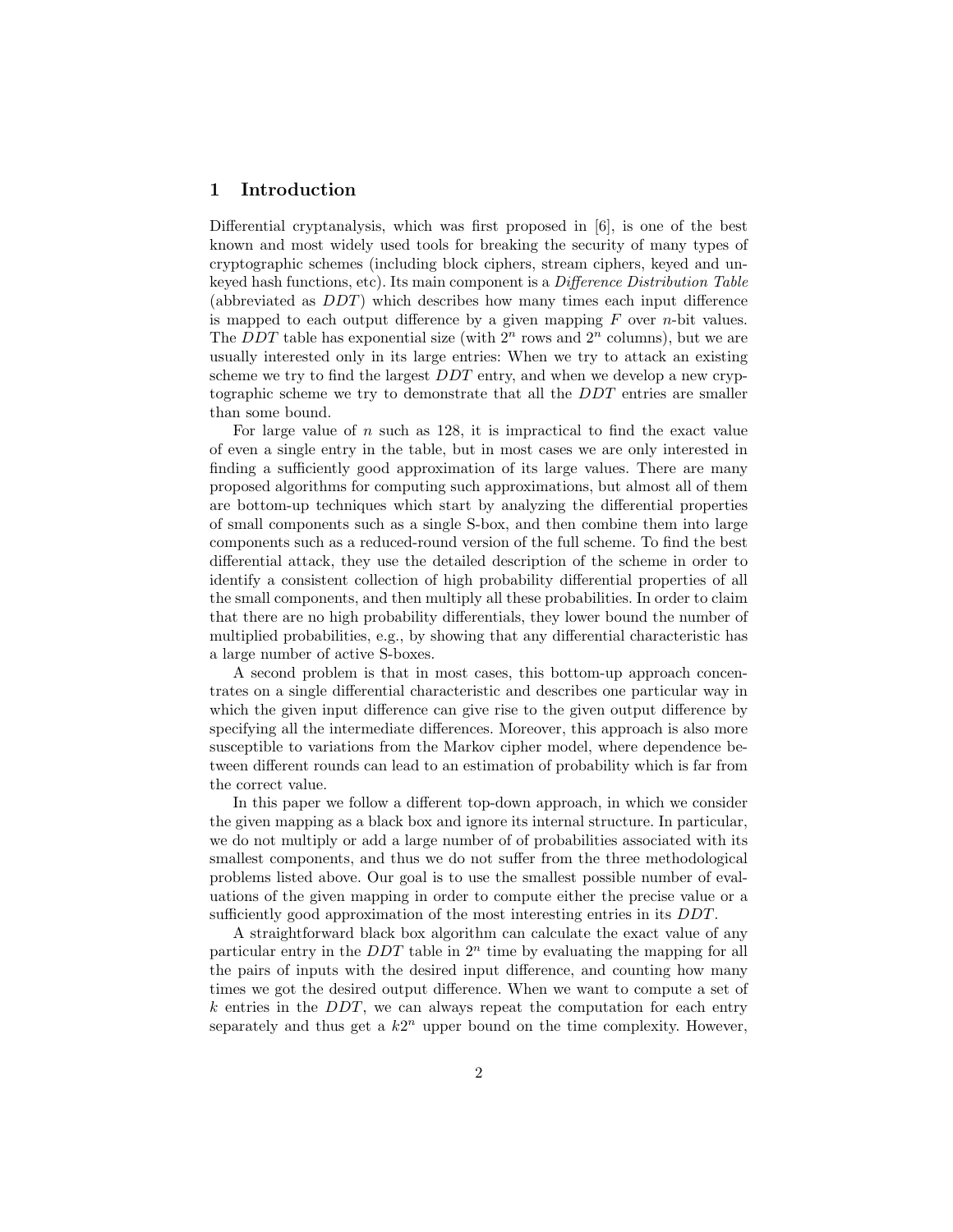for some large sets of entries we can do much better. In particular, we can compute all the  $k = 2^n$  entries in a single row (which corresponds to a fixed input difference and arbitrary output differences) with the same  $2<sup>n</sup>$  time complexity by using the same algorithm. This also implies that the whole DDT can be computed in  $2^{2n}$  time, whereas a naive algorithm which computes each one of the  $2^{2n}$  entries separately would require  $2^{3n}$  time. If the mapping is a permutation and we are also given its inverse as a black box, we can similarly compute each column in the DDT (which corresponds to a fixed output difference and arbitrary input differences) in  $2^n$  time by applying the inverse black box to all the pairs with the desired output difference.

Which other sets of entries in the DDT can be simultaneously computed faster than via the naive algorithm? The first result we show in this paper is a new technique called the *diagonal algorithm*, which can calculate the exact values of all the  $2<sup>n</sup>$  diagonal entries in the  $DDT$  (whose input and output differences are equal) with a total time complexity of about  $2<sup>n</sup>$ . These entries in the DDT are particularly interesting in differential cryptanalysis, since they describe the probabilities of all the possible iterative characteristics which can be concatenated to themselves an arbitrarily large number of times in a consistent way. For many well known cryptosystems (such as DES), the best known differential attack on the scheme is based on such iterative characteristics. We then extend the diagonal algorithm to generalized diagonals which are defined as sets of  $2^n$ DDT entries in which the input difference and output difference are linearly related rather than equal. This can be particularly useful in schemes such as Feistel structures, in which we are often interested in output differences which are equal to the input differences but with swapped halves.

In many applications of differential cryptanalysis, we can argue that only rows in the DDT which correspond to input differences with low Hamming weight can contain large values (and thus lead to efficient attacks). Our next result is a new top-down algorithm which we call the Hamming Ball algorithm, which can efficiently identify all the large diagonal entries in the DDT whose input and output differences have a low Hamming weight, and approximate their values.

Our third result is a new bins-in-the-middle( $BITM$ ) algorithm for computing in a more efficient way an improved approximation for any particular DDT entry whose high value may be accumulated from a large number of differential characteristics which have much smaller probabilities. In this algorithm we assume that the given mapping is only quasi black box in the sense that it is the concatenation of two black boxes which can be computed separately. A typical example of such a situation is a cryptographic scheme which consists of many rounds, where we can choose in our analysis how many rounds we want to evaluate in the first black box, and then define the remaining rounds as the second black box.

In our complexity analysis, we assume that most of the DDT entries are distributed as if the mapping is randomly chosen, but a small number of entries have unusually large values which we would like to locate and to estimate by evaluating the mapping on the smallest possible number of inputs. This is analogous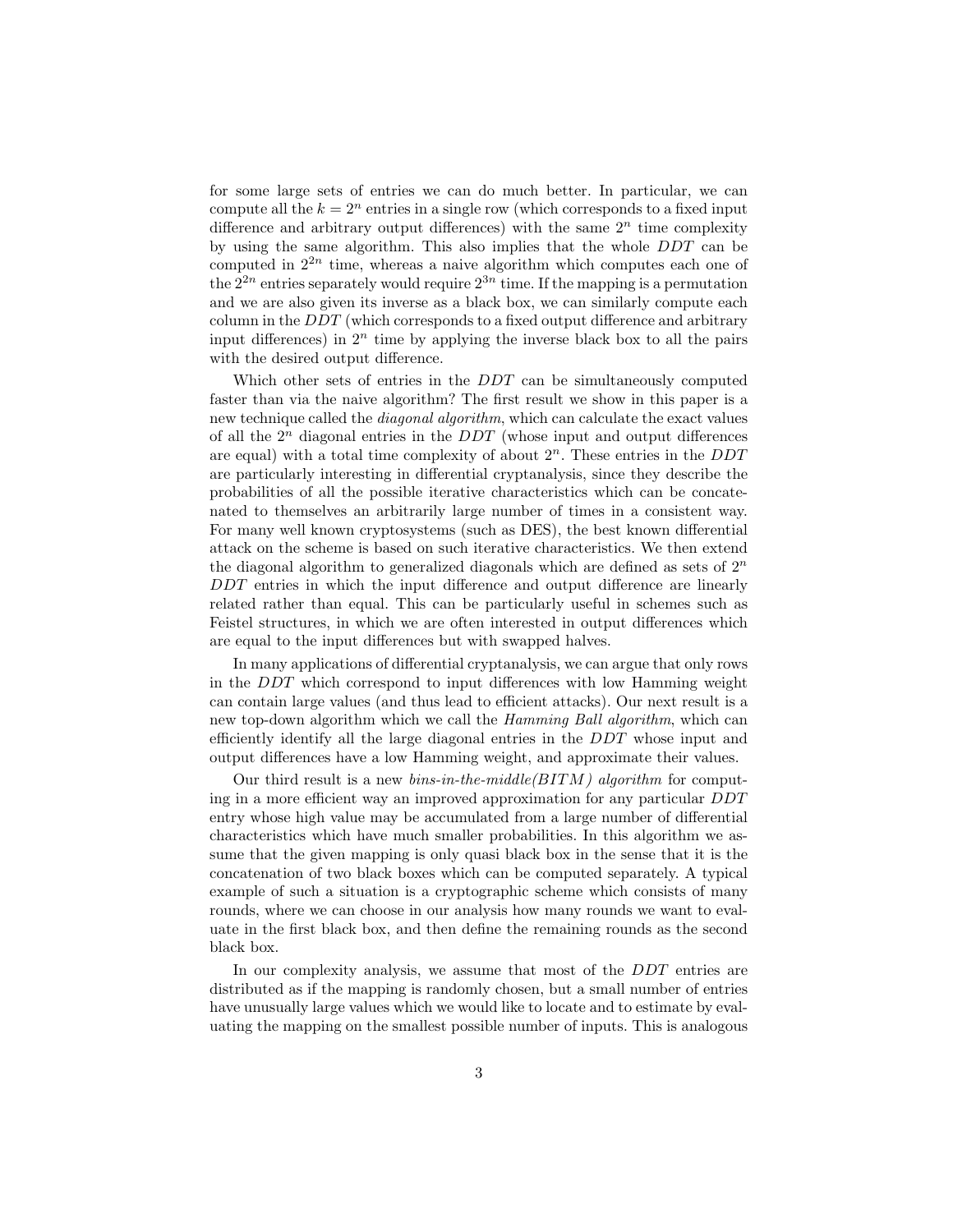to classical models of random graphs in which we try to identify some planted structure such as a large clique which was artificially added to the random graph.

To demonstrate the power of our new techniques, we used the relatively new but extensively studied proposal of the SIMON family of lightweight block ciphers, which was developed by a team of experienced cryptographers from the NSA. Several previous papers  $[1, 2, 9, 28]$  tried to find the best possible differential properties of reduced-round variants of SIMON with the bottom-up approach by analyzing its individual components. By using our new top-down techniques, we can provide strong experimental evidence that the previous probability estimates were inaccurate, and in fact we found new differential properties which are either longer by two rounds or have better probabilities for the same number of rounds compared to all the previously published results.

The paper is organized as follows. After introducing our notation in Section 2, we survey in Section 3 the main bottom-up techniques for estimating differential probabilities which were proposed in the literature. Our three new top-down techniques are described in Section 4, Section 5, and Section 6. We describe the application of our new techniques to the SIMON family of block ciphers in Section 7. Section 8 shows show how to use these top-down techniques in order to analyze the differential properties of the Even-Mansour scheme (whose random permutation is only given in the form of a black box), and to find the first generic attack on its 4-round 1-key version in the related key setting.

### 2 Notations

In this section, we describe the notations used in the rest of this paper.

Given a function  $F : \mathbb{GF}(2)^n \to \mathbb{GF}(2)^n$ , the *difference distribution table*  $(DDT)$  is a  $2^n \times 2^n$  table, where  $DDT[\Delta_I][\Delta_O]$  counts the number of input pairs to F with an n-bit difference of  $\Delta_I$  whose n-bit output difference is  $\Delta_O$ . More formally we define  $DDT[\Delta_I, \Delta_O] \triangleq |\{x \in \mathbb{GF}(2)^n : F(x) \oplus F(x \oplus \Delta_I) = \Delta_O\}|.$ 

We define the *diagonal* ( $DIAG$ ) of the  $DDT$  as a vector of length  $2<sup>n</sup>$  which contains only the  $[\Delta_I, \Delta_O]$  entries for which  $\Delta_O = \Delta_I$ , namely  $DIAG[\Delta] \triangleq$  $DDT[\Delta, \Delta]$ . Given an auxiliary function  $L : \mathbb{GF}(2)^n \to \mathbb{GF}(2)^n$ , we define the generalized diagonal (GDIAG) of the DDT as a table of size  $2^n$ , which contains only the  $[\Delta_I, \Delta_O]$  entries for which  $\Delta_O = L(\Delta_I)$ , namely  $GDIAG_L[\Delta] \triangleq$  $DDT[\Delta, L(\Delta)]$ . Thus, the diagonal is a particular case of the generalized diagonal for which the auxiliary function  $L$  is the identity. In this paper, we are mostly interested in generalized diagonals for linear functions L (over  $\mathbb{GF}(2)^n$ ), which can be computed efficiently using our algorithms.

Given an *n*-bit word x, we denote by  $ham(x)$  its Hamming weight. Given two *n*-bit words x, y, we denote by  $dist(x, y)$  their Hamming distance, i.e.  $ham(x \oplus y)$ . For an integer  $0 \le r \le n$ , we denote by  $B_r(y)$  the Hamming ball of radius r centered at c, namely  $B_r(c) \triangleq \{x|dist(x, c) \leq r\}$ . The number of points in  $B_r(c)$ is denoted as  $M_r^n \triangleq |B_r(c)| = \sum_{r=1}^{r}$  $i=0$  $\binom{n}{i}$ .

We denote the *n*-bit word with bits  $i_1, ..., i_k$  set to 1 and the rest set to 0 by  $e_{i_1,\ldots,i_k}$ .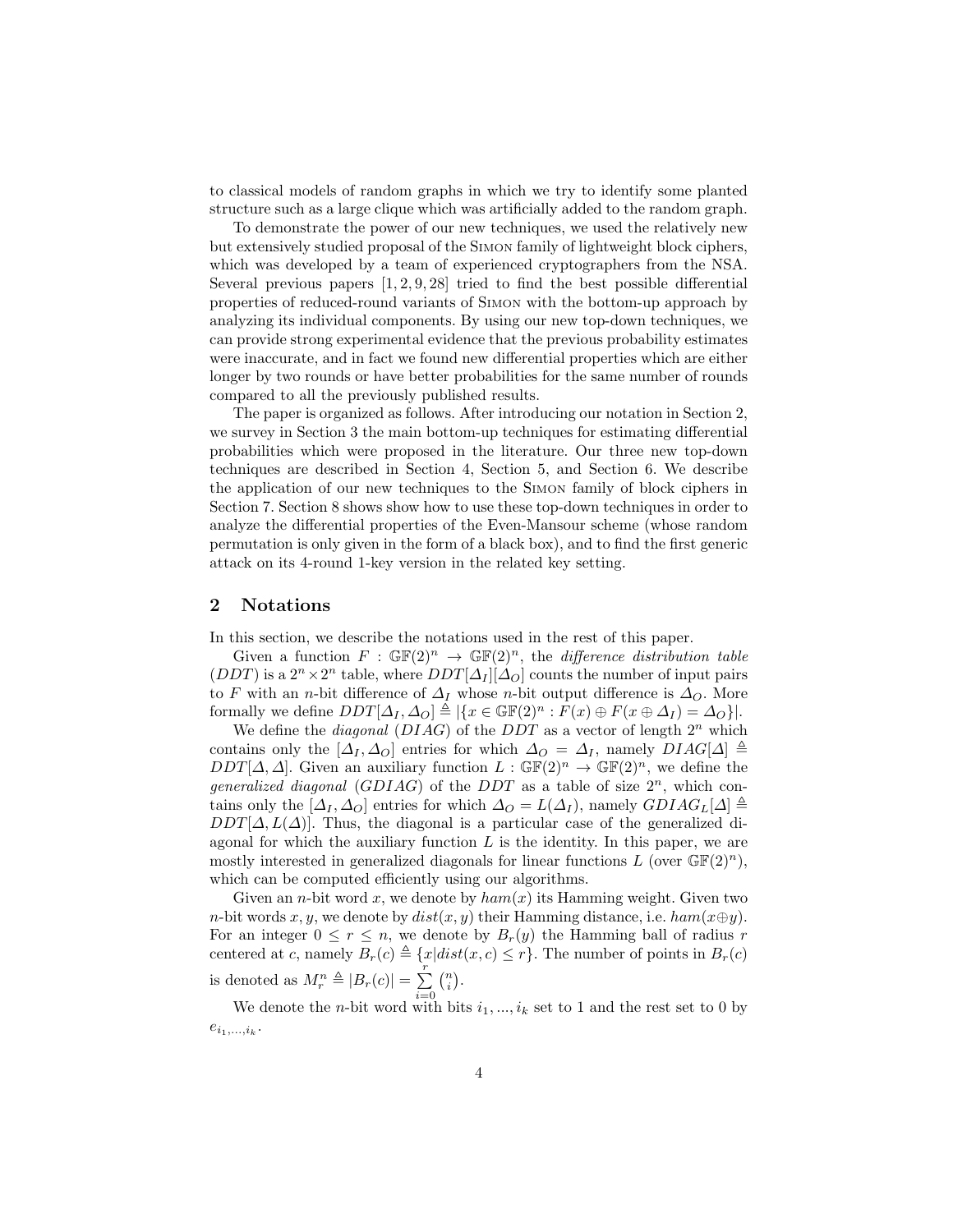## 3 Previous Work

#### 3.1 Bottom-Up Differential Characteristic Search

Since the early works on differential cryptanalysis (including the original work of [6]), there was a need to find good differential characteristics. This need was usually answered in the bottom-up approach: In [21] Matsui described the first general purpose differential characteristic search algorithm, which uses "boundand-branch" approach. Matsui's algorithm is assured to find the best characteristic, but its running time may be unbounded. Later works in the field was sometimes applied to specific ciphers (e.g., analyzing FEAL in [3]), or extending Matsui's approach using basic properties of the block cipher (notably, the byteoriented ciphers studied in [7, 8, 17, 25] or the ARX constructions studied in [10, 14, 20, 22]).

Offering an upper bound on the probability of differential characteristics dates back to the early works of [26], which suggested bounds for Feistel constructions, based on bounds on the probability of differential characteristics through the round function. This method is the basis of the approach of counting the number of active S-boxes (introduced in [13]), which is widely used today. Another approach introduced in [24] is the transformation of the problem into a linear-programming problem, and solving it for constraints. This technique was later extended in [27, 28].

Finally, we note that [10] also explored the concept of sampling the DDT in the context of ARX constructions. If the word size is too big to be analyzed to obtain the full DDT, one may pick a reduced set of entries and compute their probability (for ARX construction one can usually compute the probability of the transition without using input pairs).

#### 3.2 Top-Down Algorithms

The first top-down algorithm which we are aware of is due to  $[5]$  — the "Shrinking" algorithm that searches for impossible differentials. The main idea behind the shrinking algorithm is to take a scaled-down version of the cipher (e.g., with reduced word sizes and S-boxes). Such a scaled-down version allows evaluating the full difference distribution table, which in turn can be used to automatically identify impossible differentials. However, we note that many cryptosystems cannot be scaled down in an obvious way while maintaining properties of their DDT, and therefore the applicability of this algorithm is limited.

## 4 The Diagonal Algorithm and its Extensions

#### 4.1 The Diagonal Algorithm

We begin by describing our basic algorithm for calculating the exact values of all the diagonal entries in the difference distribution table with about the same time complexity as computing a single entry. The algorithm is given black box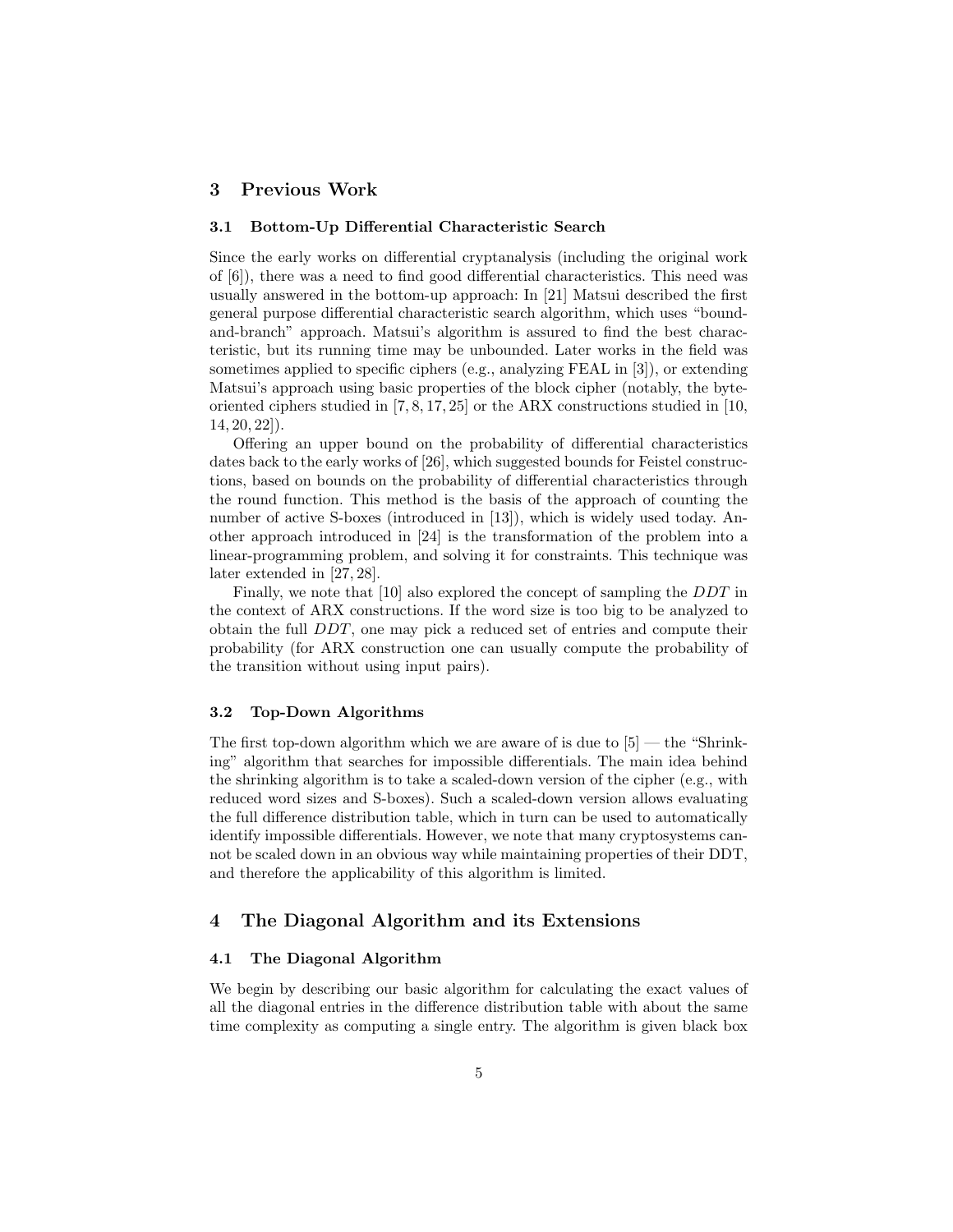access to a function  $F : \mathbb{GF}(2)^n \to \mathbb{GF}(2)^n$ , and outputs the diagonal of the difference distribution table  $DIAG[\Delta] \triangleq DDT[\Delta, \Delta]$ . The algorithm is based on the simple property that the equality  $x \oplus y = F(x) \oplus F(y)$  along the diagonal is equivalent to the equality  $x \oplus F(x) = y \oplus F(y)$ . Therefore, we can efficiently identify all the  $(x, y)$  pairs with equal input and output differences  $\Delta = x \oplus y$ (which contribute to the  $DIAG$  table) by searching for all the collisions between values of  $x \oplus F(x)$  and  $y \oplus F(y)$ .

- 1. Initialize all the entries of the table  $DIAG$  to zero, and set  $DIAG[0]$  to  $2^n$ .
- 2. For each  $n$ -bit value  $x$ :
	- (a) Compute  $x \oplus F(x)$ , and store the pair  $(x \oplus F(x), x)$  in a hash table H, i.e., add x to the set of values stored at  $H[x \oplus F(x)]$ .
- 3. For each n-bit value b:
	- (a) For each pair  $(x, y)$  of distinct values such that  $x, y \in H[b]$ , increment  $DIAG[x \oplus y]$  by 1.

The time complexity of Steps 1 and 2 is  $2^n$  each, and the time complexity of Step 3 is proportional to D, which denotes the total number of pairs  $(x, y)$  such that  $x \oplus y = F(x) \oplus F(y)$  (which is the same as the sum of all the entries in  $DIAG$ ). Note that for a random function  $F$ , the expected value of  $D$  is about  $2^{2n-n} = 2^n$  as we have about  $2^{2n} (x, y)$  pairs, and the probability that a pair satisfies the *n*-bit equality is  $2^{-n}$ . Consequently, the expected time complexity of the algorithm for a random function is about  $2<sup>n</sup>$ , and the total memory complexity is also  $2^n$ , which is the size of the hash table H and the output table DIAG.

We note that there are several previous algorithms whose general structure resembles the diagonal algorithm. One such algorithm is impossible differential cryptanalysis of Feistel structures [18] and its various extensions, which use a data structure similar to  $H$  to iterate over pairs with related input and output differences. However, in these algorithms  $H$  is used in order to filter pairs required to attack specific cryptosystems, and not to explicitly calculate the DDT (as we do in Step  $3.(a)$ ).

### 4.2 The Generalized Diagonal Algorithm

We now extend the diagonal algorithm to compute a generalized diagonal  $GDIAG_L$ for any given linear function L over  $\mathbb{GF}(2)^n$ . In this case, we are interested in  $(x, y)$  pairs such that  $L(F(x) \oplus F(y)) = x \oplus y$ , which is equivalent to the equality  $x \oplus L(F(x)) = y \oplus L(F(y))$ , since L is linear. Therefore, the generalized diagonal algorithm is very similar to the diagonal algorithm above, and only differs in Step 2.(a), where we store the pair  $(x \oplus L(F(x)), x)$  in the hash table H (instead of storing the pair  $(x \oplus F(x), x)$ . The complexity analysis of the generalized diagonal algorithm is essentially identical to the basic diagonal algorithm.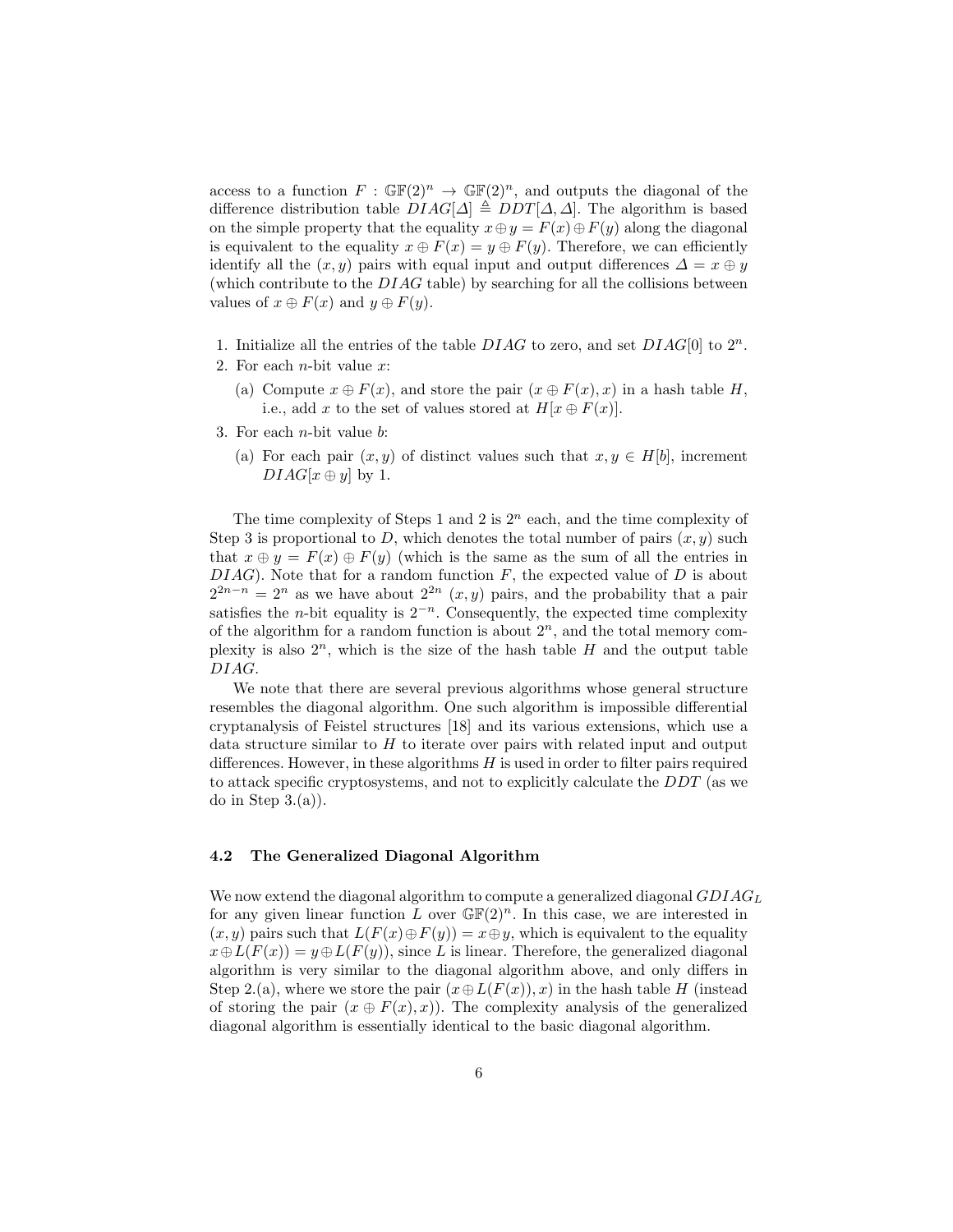## 5 The Hamming Ball Algorithm

The (generalized) diagonal algorithm computes the exact value of the (generalized) diagonal of the  $DDT$  of the function F in about  $2<sup>n</sup>$  time, which is practical for  $n = 32$  but marginal for  $n = 64$ . In fact, it is easy to show that information theoretically, the only way to compute the precise value of a single DDT entry is to test all the  $2^n$  relevant pairs of inputs or outputs. However, if we assume that we only want to find large entries on the diagonal and to approximate their values, we can do much better.

Assume that there exists some entry  $DDT[\Delta, L(\Delta)]$  with a value of  $p \cdot 2^n$ (where  $0 \leq p \leq 1$  is the probability of an input pair with difference  $\Delta$  to have an output difference of  $L(\Delta)$  for a fixed linear function L. A trivial adaptation to the (generalized) diagonal algorithm evaluates and stores the pairs  $(x \oplus L(F(x)), x)$  for only  $0 < C \leq 2^n$  random values of x. Clearly, we do not expect to generate a non-zero value in entry  $DDT[\Delta, L(\Delta)]$  before evaluating at least  $p^{-1}(x, x \oplus \Delta)$  pairs. This gives a lower bound on C and on the complexity of the algorithm, since after the evaluation of  $C$  arbitrary values  $x$ , we expect to have about  $C^2 \cdot 2^{-n}$  pairs with randomly scattered input differences, and thus we require  $C^2 \cdot 2^{-n} \ge p^{-1}$  or  $C \ge 2^{n/2} \cdot p^{-1/2}$ . Therefore, the time and memory complexity of our adaptation are still somewhat large for big domains, and in particular it is barely practical for  $n = 128$  even when p is close to 1 (as  $C \geq 2^{n/2} = 2^{64}$ .

We now describe a more efficient adaptation that requires the stronger assumption that the high probability entries  $DDT[\Delta, L(\Delta)]$  occur at  $\Delta$ 's which have (relatively) low Hamming weight. The motivation behind this assumption is that we are interested in applying our algorithms to concrete cryptosystems in which a high probability entry  $DDT[\Delta_I, \Delta_O]$  typically indicates the existence of a high probability differential characteristic with the corresponding input-output differences. Such high probability characteristics in SP networks are likely to have a small number of active Sboxes, and thus  $\Delta_I$  and  $\Delta_O$  are likely to have low Hamming weights.

In order to consider only  $DDT[\Delta, L(\Delta)]$  entries where  $\Delta$  is of small Hamming weight, we pick an arbitrary center  $c$  and a small radius  $r$ , and evaluate  $F$  only for inputs inside the Hamming ball  $B<sub>r</sub>(c)$ . All the pairs of points inside the Hamming ball have a small Hamming distance, and thus for a carefully chosen value of r, we will obtain a quadratic number of relevant pairs from a linear number of values which have small Hamming distances d.

It is easy to see that the raw estimates we get with this approach for the entries in the DDT are biased, since the Hamming ball has more pairs which differ only in their least significant bit than pairs which differ in their  $d$  least significant bits for  $d > 1$ .<sup>1</sup> Given a difference  $\Delta$  such that  $ham(\Delta) = d$ , an important measure which is used by our Hamming ball algorithm is the number

<sup>&</sup>lt;sup>1</sup> This claim can be easily supported by the fact that as more bits are changed, the probability that the new computed value is outside the ball increases.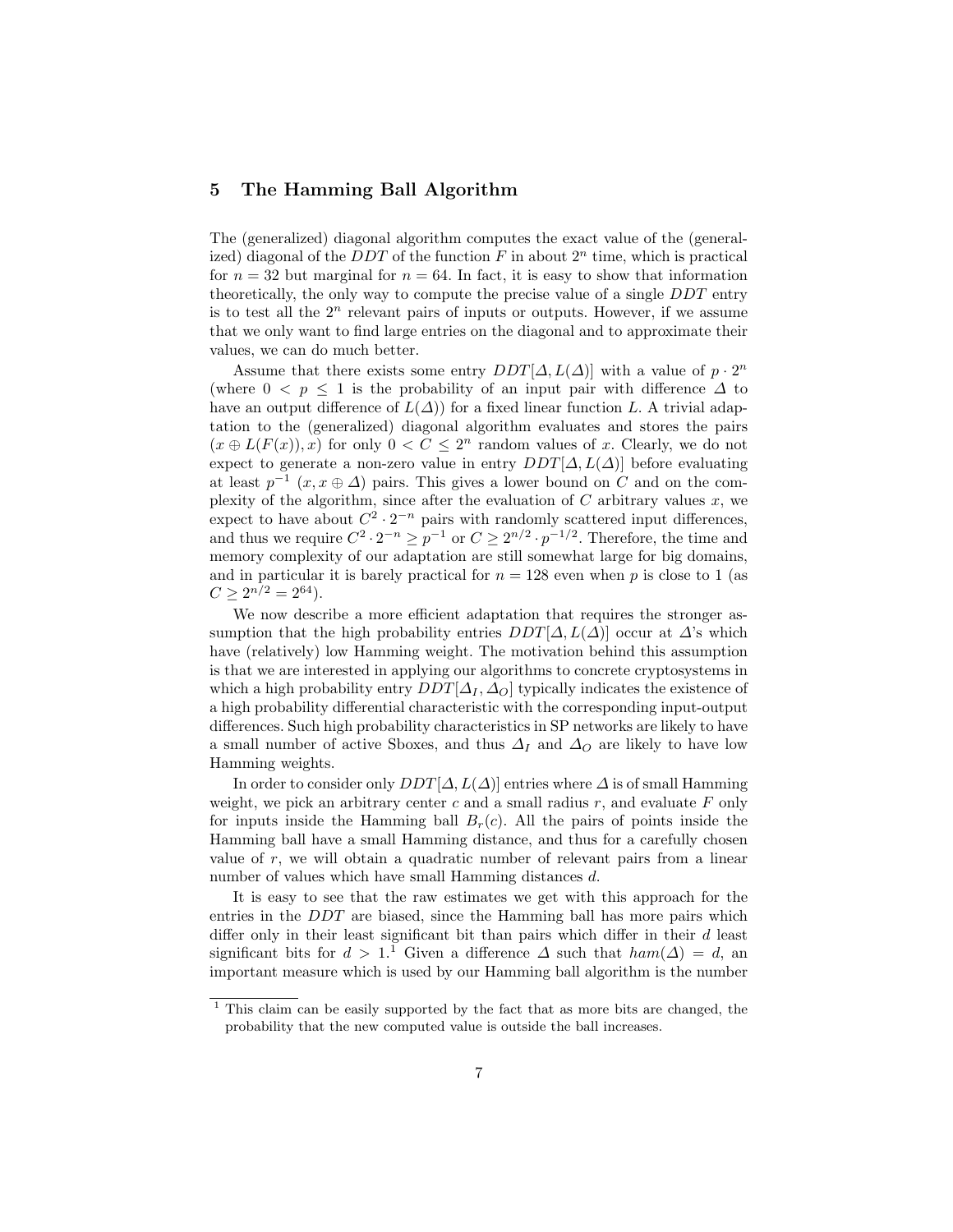of pairs with difference  $\Delta$  in  $B_r(c)$ . This measure, which we denote<sup>2</sup> by  $P_{r,d}^n$  (it does not depend on the actual values of c or  $\Delta$ ), is used in order to create from the experimental data unbiased estimates for the values of the entries  $DDT[\Delta_I, \Delta_O],$ as described below.

- 1. Initialize the entries of the table  $GDIAG_L$  to zero.
- 2. For each *n*-bit value  $x \in B_r(c)$ :

1.

- (a) Compute  $x \oplus L(F(x))$ , and store the pair  $(x \oplus L(F(x)), x)$  in a hash table H, i.e., add x to the set of values stored at  $H[x \oplus L(F(x))]$ .
- 3. For each *n*-bit value *b* such that  $H[b]$  contains at least 2 values: (a) For each pair  $(x, y)$  such that  $x, y \in H[b]$ , increment  $GDIAG_L[x \oplus y]$  by
- 4. For each *n*-bit value  $\Delta$  such that  $GDIAG_L[\Delta] > 0$ :
	- (a) Denote  $ham(\Delta) = d$  and normalize the entry  $GDIAG_L[\Delta]$  by setting  $GDIAG_L[\Delta] \leftarrow GDIAG_L[\Delta] \cdot (2^n/P_{r,d}^n).$

The time and memory complexities of Step 2 are  $M_r^n$ . The time and memory complexities of steps 3 and 4 are determined by the number of collisions in the hash table  $H$ , which depends on  $F$ . For a random function, we expect to have  $(M_r^n)^2 \cdot 2^{-n} \leq M_r^n$  such collisions, and therefore we generally do not expect steps 3 and 4 to dominate the time or memory complexities of the attack (especially for large domains where we select a small r implying that  $M_r^n \ll 2^n$  and thus  $(M_r^n)^2 \cdot 2^{-n} \ll M_r^n$ .

In order to detect an entry  $DDT[\Delta, L(\Delta)]$  with  $ham(\Delta) = d$  whose probability is  $p$ , the most efficient method (assuming that we have sufficient memory) is to select a r such that  $B_r(c)$  contains about  $p^{-1}$  pairs of points with input different  $\Delta$ , or  $P_{r,d}^n \ge p^{-1}$ .

The efficiency of our algorithm for low Hamming weights is derived from the fact that Hamming balls are relatively closed under XOR's - pairs of points which are close to the origin are also close to each other. Similar efficiencies can be obtained for other sets with similar closure properties, such as arbitrary linear subspaces and sets of points which have short Hamming distance to linear subspaces.

#### 5.1 Analyzing Keyed Functions

The algorithms described so far analyze a keyless function  $F$ . In order to obtain meaningful results for a keyed function  $F_K$ , we assume the existence of high probability entries  $DDT[\Delta_I, \Delta_O]$ , which are common to a large fraction of the keys. Such common high probability entries are typically the result of a high probability differential characteristics (with the corresponding input-output differences) in iterated block ciphers where the round keys are XORed into the state.<sup>3</sup>

<sup>&</sup>lt;sup>2</sup> The computation of  $P_{r,d}^n$  is discussed in Appendix 10.

<sup>&</sup>lt;sup>3</sup> In such cases, the probability of the characteristic can be estimated independently of the round keys, assuming the input values are selected at random.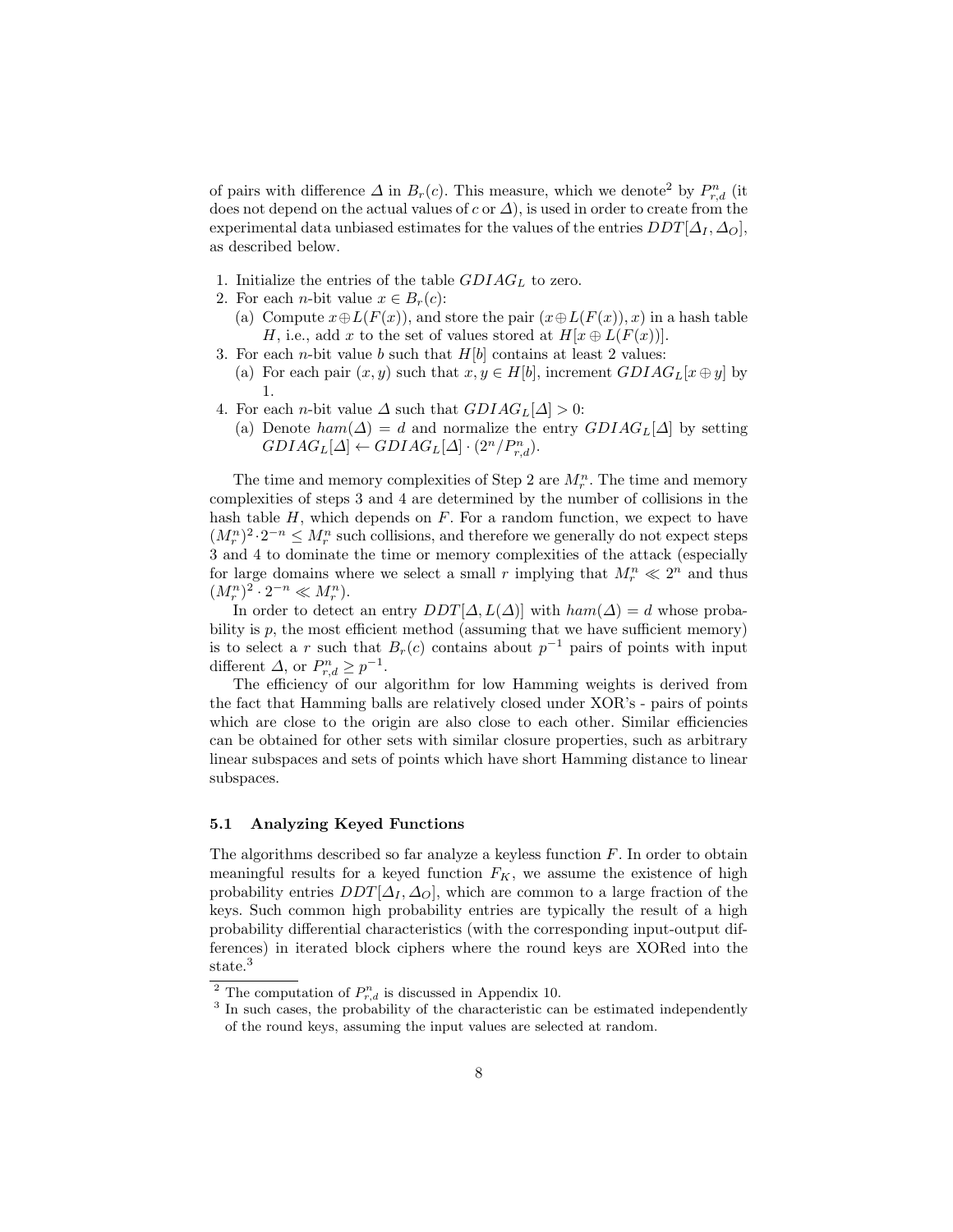Based on this assumption, we can select a few keys  $K_i$  at random, and independently run our algorithms on  $F_{K_i}$  for each  $K_i$ . Then, we look for high probability entries  $DDT[\Delta_I, \Delta_O]$  which are common to several keys. An additional possibility is to first run our algorithms on  $F_{K_1}$ , and then to test the obtained high probability entries  $DDT[\Delta_I, \Delta_O]$  on  $F_{K_i}$  for  $i > 1$ , by encrypting sufficiently many pairs with input difference  $\Delta_I$  for each key.

#### 6 Improved Approximation of a Single Large DDT Entry

We now turn our attention to a related problem. Assume that we found a pair of input/output differences  $(\Delta_I, \Delta_O)$  which are somehow related. For example, this can occur when an iterative characteristic is repeated several times. Given  $(\Delta_I, \Delta_O)$ , we wish to estimate the probability of the transition  $\Delta_I \stackrel{r}{\to} \Delta_O$  (where  $r$  is the number of rounds in the differential). The standard method to estimate this probability is to take many pairs with input difference  $\Delta_I$  and check how many of them have output difference  $\Delta_{\mathcal{O}}$  (again, trying multiple keys). If the probability of the differential is p, a good estimation requires  $O(p^{-1})$  queries to the encryption algorithm.

Now, assume that the cipher (or the rounds) for which we analyze this transition, can be divided into two (roughly equal) parts. In such a case, we can discuss the transition from  $\Delta_I$  to some  $\Delta_M$  after about  $r/2$  rounds, and from  $\Delta_M$  to  $\Delta_O$  in the the remaining rounds. In other words, we look at  $\Delta_M$  after r' rounds, and use the fact that:

$$
\Pr[\Delta_I \xrightarrow{r} \Delta_O] = \sum_{\Delta_M} \Pr[\Delta_I \xrightarrow{r'} \Delta_M \xrightarrow{r-r'} \Delta_O]
$$
 (1)

which by the stochastic equivalence assumption (see [19]) we can re-write as

$$
\Pr[\Delta_I \xrightarrow{r} \Delta_O] = \sum_{\Delta_M} \Pr[\Delta_I \xrightarrow{r'} \Delta_M] \cdot \Pr[\Delta_M \xrightarrow{r-r'} \Delta_O]
$$
 (2)

To correctly evaluate the probability suggested by Equation (2), one needs to go over all possible  $\Delta_M$  values (which is usually infeasible for common block sizes), and for each one of them evaluate the probability of two shorter differentials,  $\Delta_I \stackrel{r'}{\rightarrow} \Delta_M$  and  $\Delta_M \stackrel{r-r'}{\rightarrow} \Delta_O$  (which in itself may be a hard task).

Luckily, it was already observed in [6] that (in most cases) a high probability differential characteristic has several "close" high probability neighbors. This is explained by taking slightly different transitions through the active S-boxes with probability which is only slightly lower than the highest possible probability (used in the high probability characteristic). Similar behavior sometimes happen for differentials (especially for differentials which are based on a few "strong" characteristics, each having a few high probability "neighbors").

Hence, to give a lower bound on the value suggested by Equation (2), we can use the following computation:

$$
\Pr[\Delta_I \xrightarrow{r} \Delta_O] \ge \sum_{\Delta_M \in S} \Pr[\Delta_I \xrightarrow{r'} \Delta_M] \cdot \Pr[\Delta_M \xrightarrow{r-r'} \Delta_O]
$$
 (3)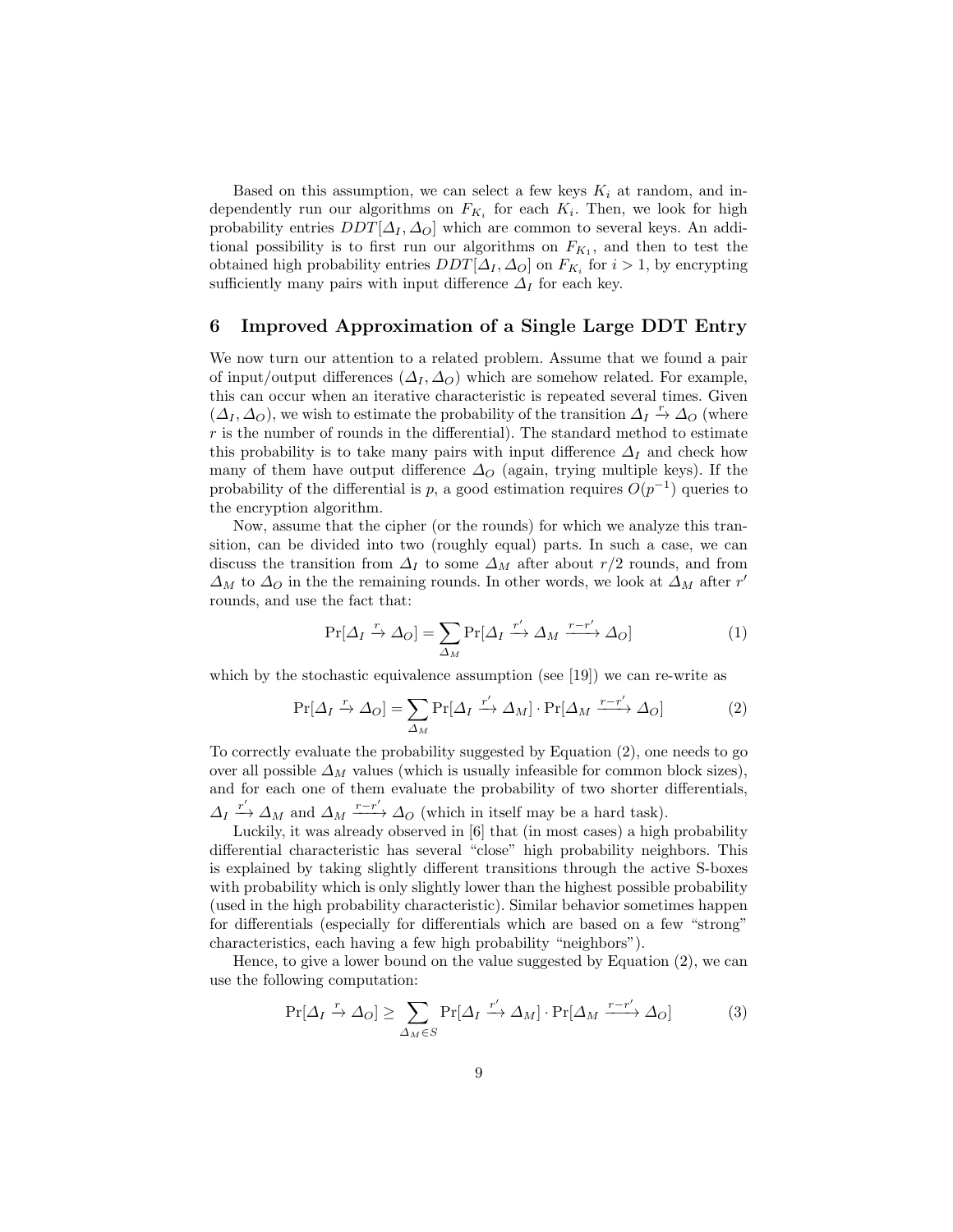where the set S contains all the  $\Delta_M$  values for which the differentials  $\Delta_I \stackrel{r'}{\rightarrow} \Delta_M$ and  $\Delta_M \xrightarrow{r-r'} \Delta_O$  have a sufficiently high probability.<sup>4</sup>

Obviously, this approximation relies on the fact that the two parts of the cipher are independent of each other. When taking into consideration a Markovcipher assumption or the Stochastic Equivalence assumption (see [19] for more details), then the independence assumption immediately holds. However, in real life, one needs to verify it.

One advantage of the Bins-in-the-Middle algorithm which is presented next over the standard analytical approach is the fact that we "reduce" the independence assumption only to the transition between the two parts of the cipher. This is to be compared with an analytical approach that computes the probability of each round independently, and then simply multiplies the probabilities of each round (i.e., approaches that assume that each round is independent of others). In the Bins-in-the-Middle algorithm, the probabilities which are multiplied are the sampled probabilities of differentials, i.e., probabilities that were experimentally verified.<sup>5</sup>

#### 6.1 The Bins-in-the-Middle (BITM) Algorithm

We now present an algorithm that finds all the "good"  $\Delta_M$  values in the set S and experimentally estimates the probability of the two differentials  $\Delta_I \stackrel{r'}{\rightarrow} \Delta_M$  and  $\Delta_M \xrightarrow{r-r'} \Delta_O$ . The algorithm requires that the last  $r - r'$  rounds are invertible (and thus, can be used only on permutations).

The algorithm's basic idea is to actually produce a list of plausible  $\Delta_M$  by sampling random pairs with input difference  $\Delta_I$  (for the first r' rounds) and a corresponding list by sampling random pairs with output difference  $\Delta$ <sup>O</sup> (for the last  $r - r'$ ) rounds. We shall denote the two lists,  $L_1$  and  $L_2$ , respectively. The first list,  $L_1$ , contains pairs of the form  $(\Delta_{M_i}, p_i)$  (i.e., the difference  $\Delta_{M_i}$ appears with probability  $p_i$  given an input difference  $\Delta_I$ ). Similarly, the second list,  $L_2$ , contains pairs of the form  $(\Delta_{M_j}, q_j)$ .

Given these two lists, we can define the set  $S$  as all the differences which appear both in  $L_1$  and  $L_2$  with sufficiently high probability (which we denote by  $p_b$ ). Then, by using Equation (3), and the estimations for the  $p_i$ 's and  $q_j$ 's, we can compute an estimation for the probability of the differential  $\Delta_I \stackrel{r}{\to} \Delta_O$ :

- 1. Pick N plaintext pairs<sup>6</sup> of the form  $(x, x \oplus \Delta_I)$ , and obtain their partial encryption after  $r'$  rounds,  $(z, z')$ .
- 2. Collect the differences  $z \oplus z'$ , and produce  $L_1$ .
- 3. Pick N ciphertext pairs of the form  $(y, y \oplus \Delta_O)$ , and obtain their partial decryption after  $r - r'$  rounds,  $(w, w')$ .

<sup>&</sup>lt;sup>4</sup> When using  $BITM$  to calculate the probability of a differential, one can choose the meeting round in a variety of ways. Usually setting  $r' \approx r/2$  gives the optimal results.

<sup>5</sup> Of course, we still need to assume independence between the two parts of the cipher.

 $6$  The value of N is discussed later.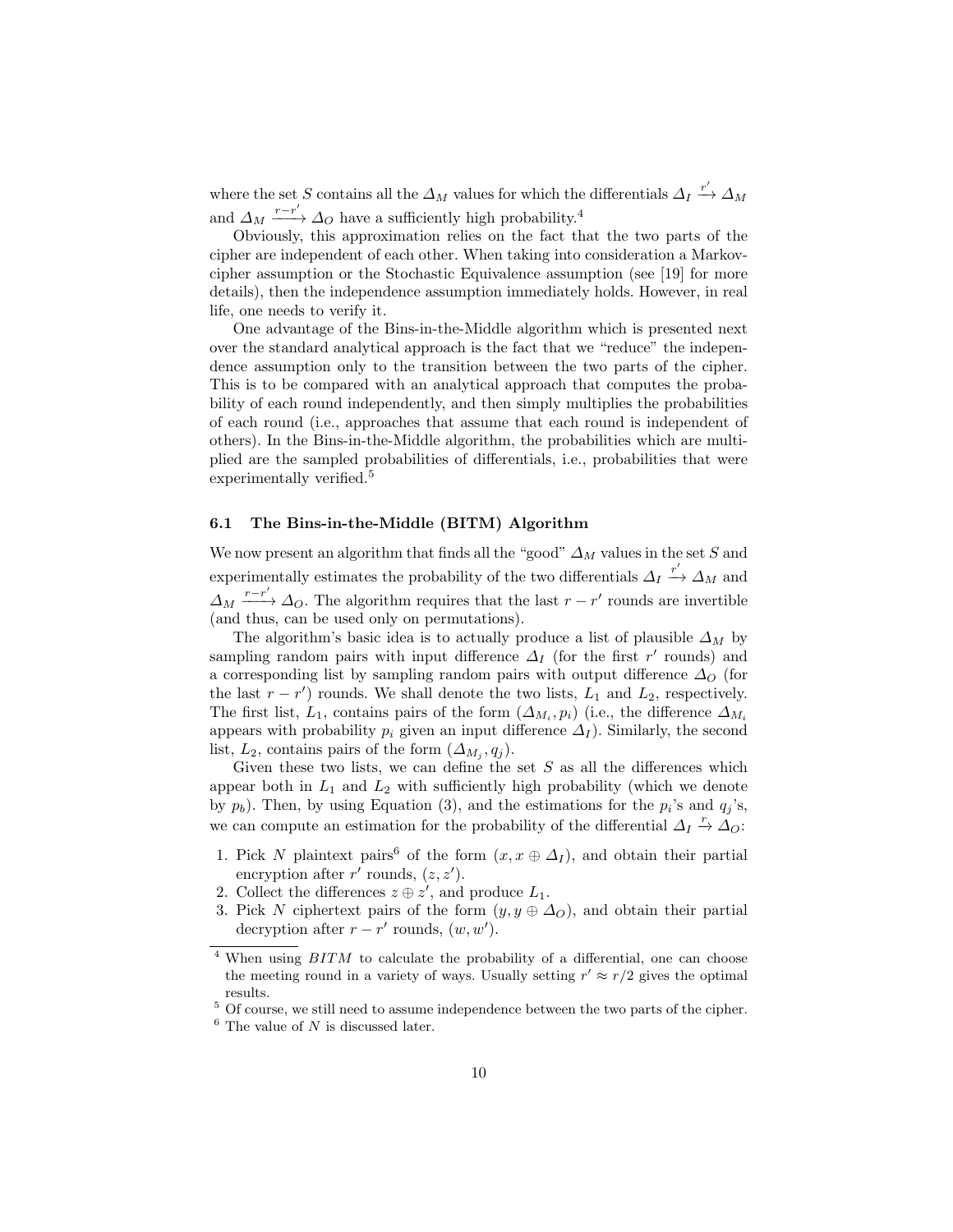- 4. Collect the differences  $w \oplus w'$ , and produce  $L_2$ .
- 5. For all the differences that appear with probability above some bound  $p_b$  in both  $L_1$  and  $L_2$ , compute the sum of all products  $(p_i \cdot q_j)$ .

First, it is easy to see that both  $L_1$  and  $L_2$  contain two types of differences: High-probability differences (e.g., differences that appear with probability higher than  $p<sub>b</sub>$ ) as well as low-probability differences that got sampled by chance. For an  $n$ -bit block cipher, after sampling  $N$  pairs, we expect low probability differences  $\Delta_M$  to be encountered only once (both in  $L_1$  and in  $L_2$ ) as long as  $N < 2^{n/2}$ .<sup>7</sup> Moreover, as we later discuss, estimating the probabilities  $p_i$ 's and  $q_j$ 's can be done over many keys, offering a better estimation.

Now, given  $p_b$ , we wish to assure that we sample the high probability differences. This can be done, by looking for differences that appear at least twice during Steps  $1-2$  (for  $L_1$ ) or Steps  $3-4$  (for  $L_2$ ). Given that the number of "appearances" of an output difference follows the Poisson distribution, we need to take  $N = \alpha/p_b$  pairs, where  $\alpha$  determines the quality of our sampling. For example, if we pick  $\alpha = 4$ , i.e., we expect 4 pairs that follow the differential  $\Delta_I \stackrel{r'}{\rightarrow} \Delta_M$ , then with probability of 90%,  $\Delta_M$  would appear at least twice in Steps 1–2. Increasing the value of  $\alpha$  (and/or sampling using more keys) improves the quality of the values in  $L_1$  and  $L_2$ . For example, for  $\alpha = 10$ , the probability that a good  $\Delta_M$  will not appear at least twice is less than 0.5%.

It is important to note that differences of low probability do not affect the overall estimation. This follows from the fact that we count only differences that appear in both lists  $L_1$  and  $L_2$ . Hence, even though there are some low probability differences in each list, it is extremely unlikely that the same low probability difference will appear in both lists simultaneously. Even in the extreme case that there are N low probability  $\Delta_M$  values in each list, expected number of low probability  $\Delta_M$  appearing in both lists is  $N^2/2^n$ , which is less than 1.

We recall that similarly to all approaches that estimate the probability of differentials, we need to rely on some randomness assumptions. A round-by-round approach relies on the cipher being Markovian, whereas an experimental verification of the full differential does not require any assumption. The independence assumption needed by the BITM algorithm lies between these two extremes. We need to assume that the transition between the two parts of the cipher does not affect the probability estimations. In other words, even though the actual pairs in  $L_1$  and  $L_2$  are different, we can use a (reduced) Markov-cipher assumption to obtain an estimate for the total probability of the differential  $\Delta_I \stackrel{r}{\to} \Delta_O$ .

<sup>&</sup>lt;sup>7</sup> We note that one can take more pairs, but as we later show,  $N = O(1/p_b)$ , i.e., as long as  $p_b$  is above  $2^{-n/2}$  the algorithm is expected to work. Moreover, if both  $\Delta_I \stackrel{r'}{\rightarrow} \Delta_M$ and  $\Delta_M \xrightarrow{r-r'} \Delta_O$  have probability lower than  $p_b$ , the overall contribution of the characteristic  $\Delta_I \stackrel{r'}{\longrightarrow} \Delta_M \stackrel{r-r'}{\longrightarrow} \Delta_O$  to the probability we estimate is at most  $p_b^2$ . Picking  $p_b < 2^{-n/2}$  suggests that the contribution is less than  $2^{-n}$ . Such a low probability is usually of little interest in cryptanalysis, and requires a very careful analysis.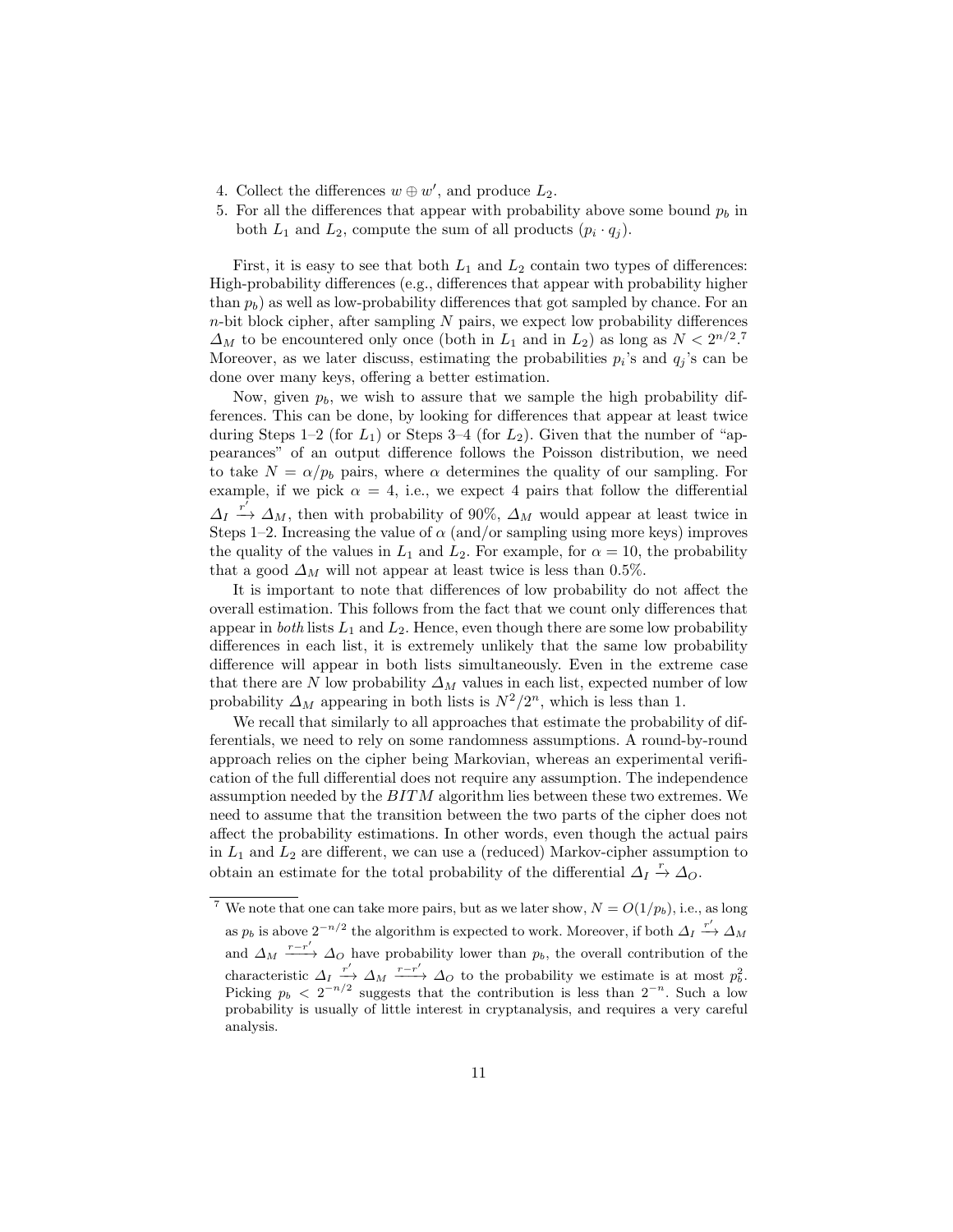As mentioned earlier, as  $\alpha$  increases (or if the probability of the difference we check is higher than  $p<sub>b</sub>$ ) the quality of the estimation of the probabilities in  $L_1$  and  $L_2$  improves. This is explained by the fact that we estimate the probability of an event which follows a Poisson distribution. If  $X \sim Poi(\lambda)$ , then  $E[X] = Var[X] = \lambda$ , so the larger  $\lambda$  is, the closer X is to its mean.

Moreover, we note that the use of multiple keys can significantly improve the quality of the estimation. If we repeat the experiment with  $t$  different keys, the expected number of times  $\Delta_M$  appeared in all t experiments is increased by a factor t. As the sum of Poisson random variables is itself a Poisson random variable, we obtain a significantly better estimate for the actual probability of the difference.<sup>8</sup>

Hence, after sampling sufficiently many keys, one can obtain a better estimation of the actual probabilities of the various differences in  $L_1$  and  $L_2$ , and discard the low probability differences. These probabilities can then be combined to offer a higher quality estimate of the probability of the differential  $\Delta_I \stackrel{r}{\to} \Delta_O$ .

A few improvements We first note that there is no need to actually store  $L_2$ . One can generate  $L_1$ , and for each  $w \oplus w'$  value of Steps 3–4, to increment the counter if  $w \oplus w'$  happens to be in  $L_1$ .

We now turn our attention to the generation of  $L_1$ . It is easy to see that  $L_1$ can take at most  $O(N)$  memory cells. As N increases this may be a practical bottleneck. Hence, once the used memory reaches the machine's limit (or the process' limit), we suggest to "extract" all the high probability differences encountered so far into a shorter list  $L'_1$ . Then, we sample more random pairs, but this time, we only deal with those pairs whose "output" difference is in the short list  $L'_1$ . The main advantage is now that we use almost no memory (as  $L'_1$  tends to be small), we can actually increase the number of queries, thus obtaining a more accurate estimate.

The final improvement in this front is to perform the previous idea in steps. We first sample many pairs, and store the differences  $z \oplus z'$  in a hash table (with less than N bins). After finding the bins which were suggested more than others, we can dive into them by re-sampling more pairs.

Comparison with Meet in the Middle Attacks We note that while the  $BITM$  algorithm is is superficially similar to the meet in the middle (MITM) algorithm, it is quite different. In the MITM algorithm, we typically try to find some common value between the two parts of a cipher, and use this value to find the key (depending on the cryptanalytic task at hand, we may search for

<sup>&</sup>lt;sup>8</sup> For  $\alpha = 4$  and  $t = 32$  (expecting four pairs in 32 experiments), the total number of times  $\Delta_M$  appears in all experiments follows a Poisson distribution with a mean of 128. Hence, with probability 95%, counting over all experiments will suggest  $\Delta_M$ somewhere between 105 and 151 times (in all 32 experiments). In other words, taking the number of times  $\Delta_M$  appears (divided by 32N) as an estimate for the actual probability will be accurate within 18% of the correct probability with probability 95%.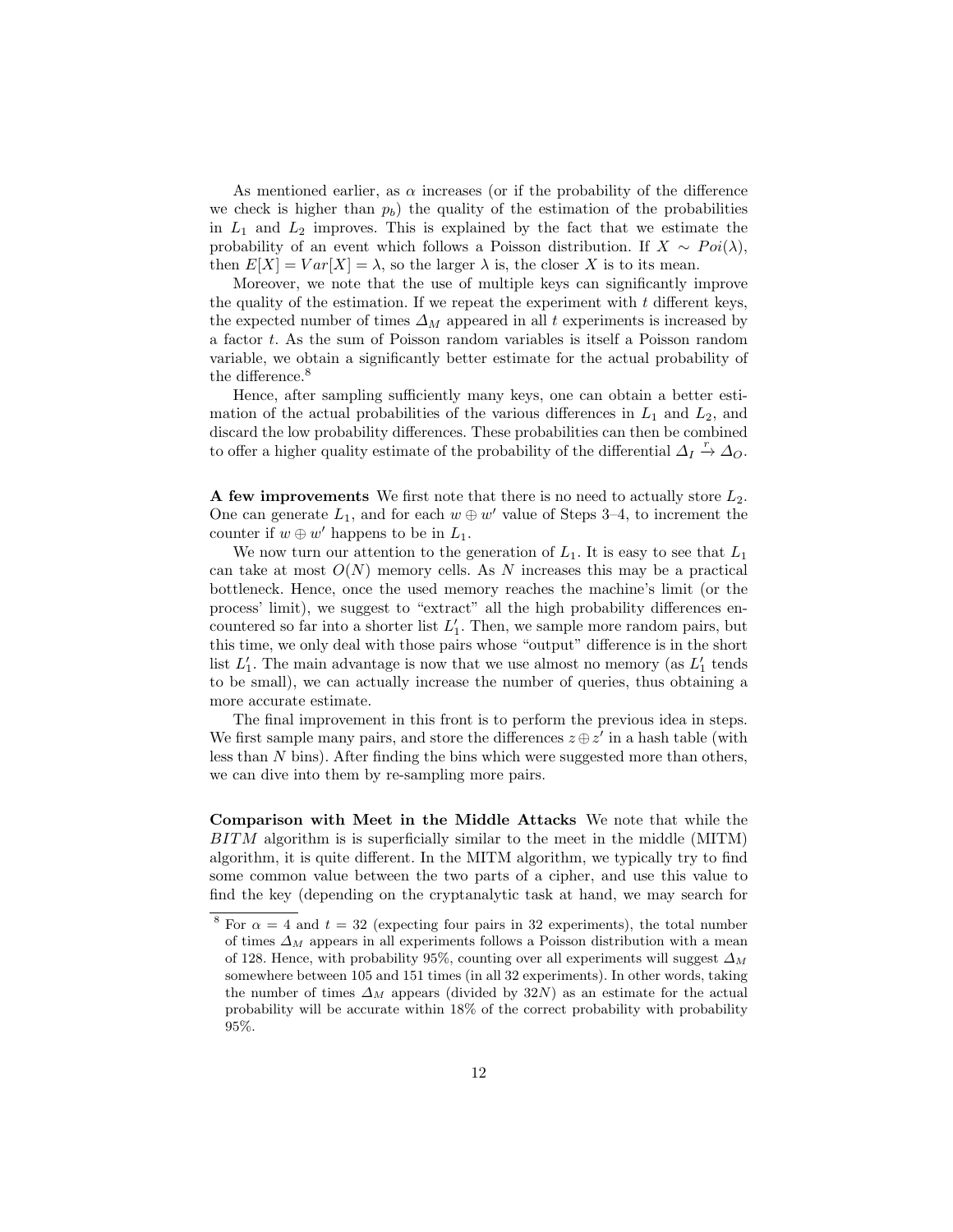all the common values). In the BITM algorithm our goal is not to find these values, but to estimate the probability that they exist, in order to choose the best differential attack on the scheme.

#### 6.2 The Advantages of the BITM Algorithm

The main advantage of the BITM algorithm over a pure top-down algorithm which evaluates the full mapping is its greatly improved efficiency. Indeed, in order to estimate the differential  $\Delta_I \stackrel{r}{\to} \Delta_O$  requires  $O(p^{-1})$  pairs. However, if we pick  $r' \approx r/2$ , and under the assumption that both parts are roughly of the same strength, we obtain  $p_b = O(\sqrt{p})$ . This is extremely important for the cases where a time complexity of  $p_b^{-1}$  is still feasible but  $p_b^{-2}$  is not (e.g., when  $p_b \approx 2^{-40}$ ).

Another advantage of the BITM algorithm over bottom-up algorithms is that we take into account all the high probability differential characteristics simultaneously. Hence, the estimation for the differential probability is closer to the actual probability than an estimation which is based on the multiplication of many probabilities along a single differential characteristic.

Finally, this method offers some experimental verification of the stochastic equivalence assumption. Indeed, for most ciphers (and most of the keys), the stochastic equivalence assumption tends to hold (or seem to "work" most of the time). However, when we discuss a single long characteristic, we may encounter some inconsistencies between different parts of the characteristic. In these situations, the real probability and computed probability will differ. Once we take into consideration multiple differential characteristics, the estimation becomes more resilient (though not 100% full-proof), as a "failure" of one of the longer characteristics does not invalidate the full differential. In addition, by running the algorithm with several different  $r'$  can also help in validating the probability of the transition between the top half and the bottom half.

## 7 Applying Our New Algorithms to the SIMON Family of Block Ciphers

The SIMON family of lightweight block ciphers, presented in [4], is implemented using a balanced Feistel structure. The SIMON round function is very simple and consists of only three operations: AND, XOR and constant rotations. All the ciphers in the SIMON family use the same round function and differ only by the key size, the block size (which ranges from 32 to 128 bits) and the number of Feistel rounds which is dependant on the former two. As in any Feistel structure, the plaintext is divided into two blocks of size n:  $P = (L_0, R_0)$  and then every round  $1 \leq i \leq r$ :

$$
L_i = R_{i-1} \oplus F(L_{i-1}) \oplus K_{i-1}; \quad R_i = L_{i-1}
$$

where the ciphertext is  $C = (L_r, R_r)$  and F is the SIMON round function:

$$
F(x) = ((x \lll 1) \land (x \lll 8)) \oplus (x \lll 2)
$$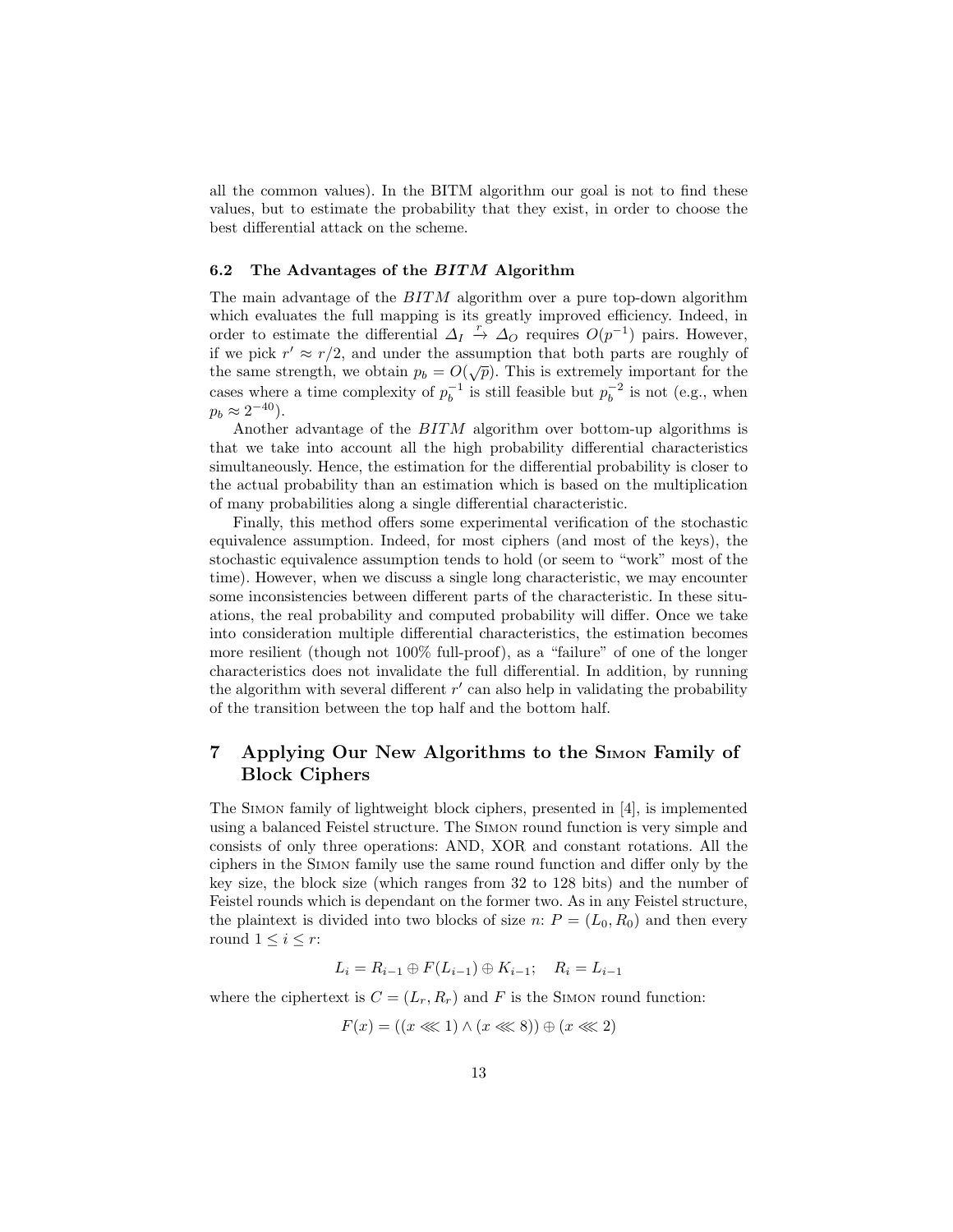An illustration of the round function is depicted in Figure 1.



Fig. 1. The SIMON round function

In this section we present the best differentials for SIMON64 SIMON96 and SIMON128 we found using our various diagonal estimation algorithms. We also describe more accurate BITM-based estimates for the differential probabilities of previously presented SIMON characteristics, which are substantially different from the original estimates.

#### 7.1 Applying BITM to previously known SIMON differentials

We applied the  $BITM$  algorithm to some of the previously known differentials for SIMON which were published in [1, 9, 27]. Since testing probabilities  $\langle 2^{-80} \rangle$ is too expensive (it requires throwing  $> 2^{40}$  balls into bins from each side), the longer differentials were evaluated by breaking the characteristic into the smallest possible number of parts, evaluating each part separately, and taking the product of the probabilities as the result. This is not a pure  $BITM$  approach, but it is much closer to a top-down computation compared to the bottom-up approach used by other researchers.

For example, the 41-round SIMON128 characteristic from [1] was divided into a 9-round differential  $(e_{12}, e_{6,10,14}) \stackrel{9R}{\longrightarrow} (e_{6,10,14}, e_{12})$  and a 7-round differential  $(e_{6,10,14}, e_{12}) \stackrel{7R}{\longrightarrow} (e_{12}, e_{6,10,14})$ . The probabilities for the differentials were tested many times:  $2^{35}$  balls were thrown from each side for 30 different keys, and  $2^{30}$  –  $2^{32}$  balls were thrown from each side for  $> 100$  different keys. The results for the 9-round differential were in the range  $[2^{-18.61}, 2^{-18.59}]$  with an average of  $2^{-18.6}$ . The results for the 7-round differential were in the range  $[2^{-32.92}, 2^{-32.25}]$  with an average of 2<sup>−</sup>32.<sup>77</sup>. When testing the entire 16-round characteristic (first the 9 round differential, then the 7-round one) with the same number of experiments, the probability range was  $[2^{-51.2}, 2^{-48.4}]$  with an average  $2^{-49.9}$ . This means that the entire 41-round characteristic has probability in the approximate range of  $[2^{-121}, 2^{-115.6}]$  with an average of ≈  $2^{-118.6}$ .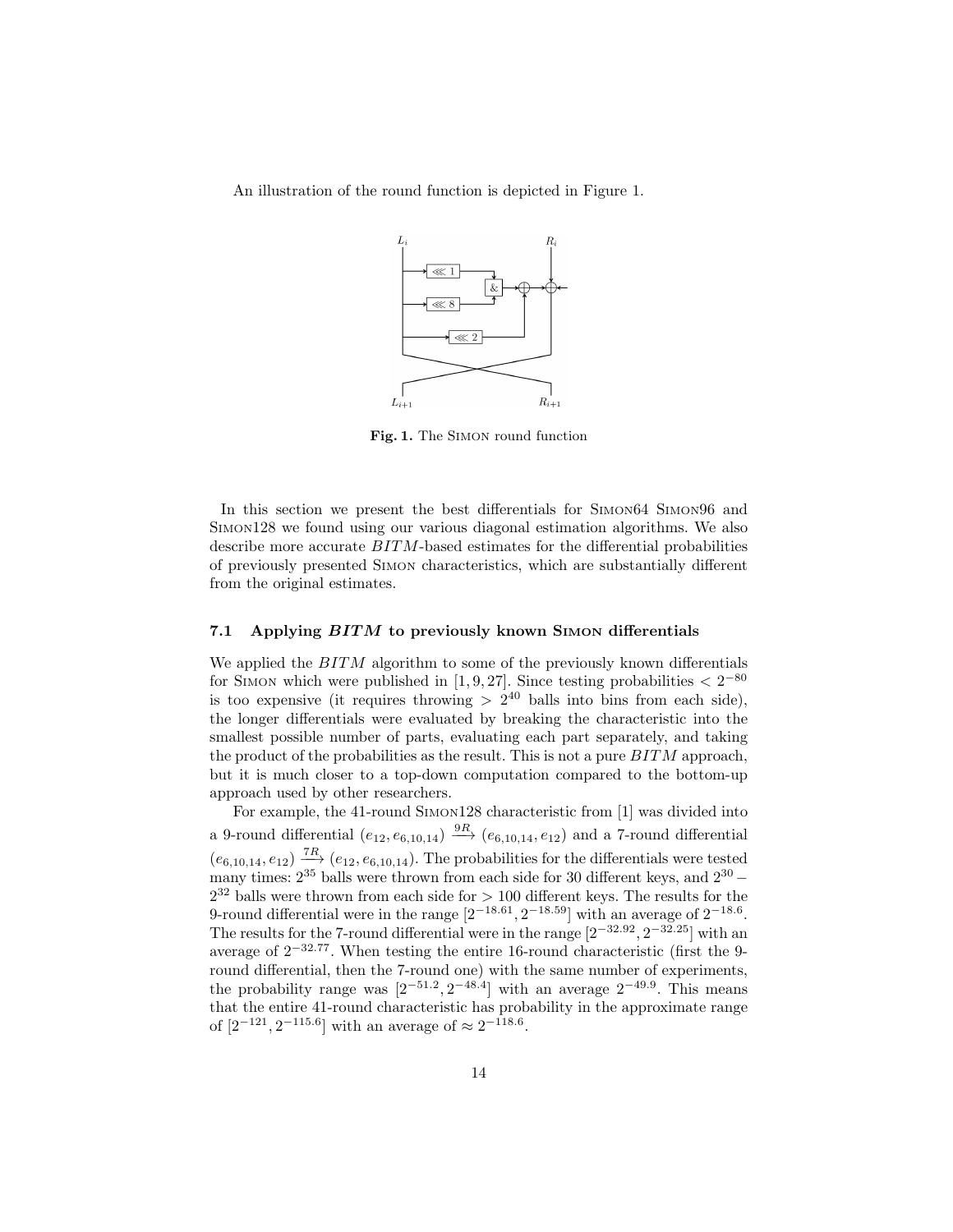The advantage of using the  $BITM$  algorithm to evaluate the probabilities is the fact we do not consider what happens in the intermediate rounds, but only take interest in the probabilities between the first, last and middle round. Additionally, we do not make any independence assumptions about the round keys since the BITM experiments use the actual SIMON key-schedule.

Table 1 compares all the previously published bottom-up estimates of the probabilities of various differential transitions with our experimentally obtained top-down results (where the numbers are the log to the base 2 of the probabilities). All the results (including those presented in the next subsection) were obtained by the same method as described for the SIMON128 differential (Many experiments with as many as  $2^{35}$  balls thrown from each side with a narrow result range, and the average value is taken as the final probability).

| Cipher               | Rounds | Presented prob. | $BITM$ prob. | Source             |
|----------------------|--------|-----------------|--------------|--------------------|
| SIMON <sub>64</sub>  | 21     | $-60.53$        | -56.05       | 9                  |
| SIMON <sub>64</sub>  | 21     | $-61.01$        | $-56.05$     | 1                  |
| SIMON <sub>64</sub>  | 21     | $-60.21$        | -59          | $\left[ 27\right]$ |
| SIMON <sub>96</sub>  | 30     | $-92.20$        | $-88.5$      | 1                  |
| SIMON <sub>128</sub> | 41     | $-124.6$        | $-118.6$     | T                  |

Table 1. The original and our improved estimates of the probabilities of the best previously published differentials

This table shows that the previous estimates were too pessimistic (sometimes by a significant factor of  $2^6 = 64$ ) since they considered only a limited number of differential characteristics. Since some of the differential probabilities that appear in the mentioned papers are significantly lower than the probabilities estimated by our BITM algorithm, we can extend the differentials to a larger number of rounds, while maintaining the probability above  $2^{-n}$ .<sup>9</sup> However, even without extending the characteristics, the results of Table 1 automatically translate into better key recovery attacks on the SIMON members, as the previous attacks only depended on differentials for SIMON (and not on the internal characteristics).

#### 7.2 Improved SIMON differentials found using  $GDIAG_L$

We applied the  $GDIAG_L$  algorithm to SIMON, followed by estimating the probabilities using BITM. The result is an improvement by two rounds of the best previously known differential from [1] by 2 rounds while maintaining roughly the same probability.

<sup>&</sup>lt;sup>9</sup> All these differential characteristics could be theoretically extended to cover more rounds, but in order to break an  $n$ -bit block cipher, the probabilities generally need to be higher than  $2^{-n}$  (otherwise we do not expect to find more than a single accidental pair, even when we try the full code book).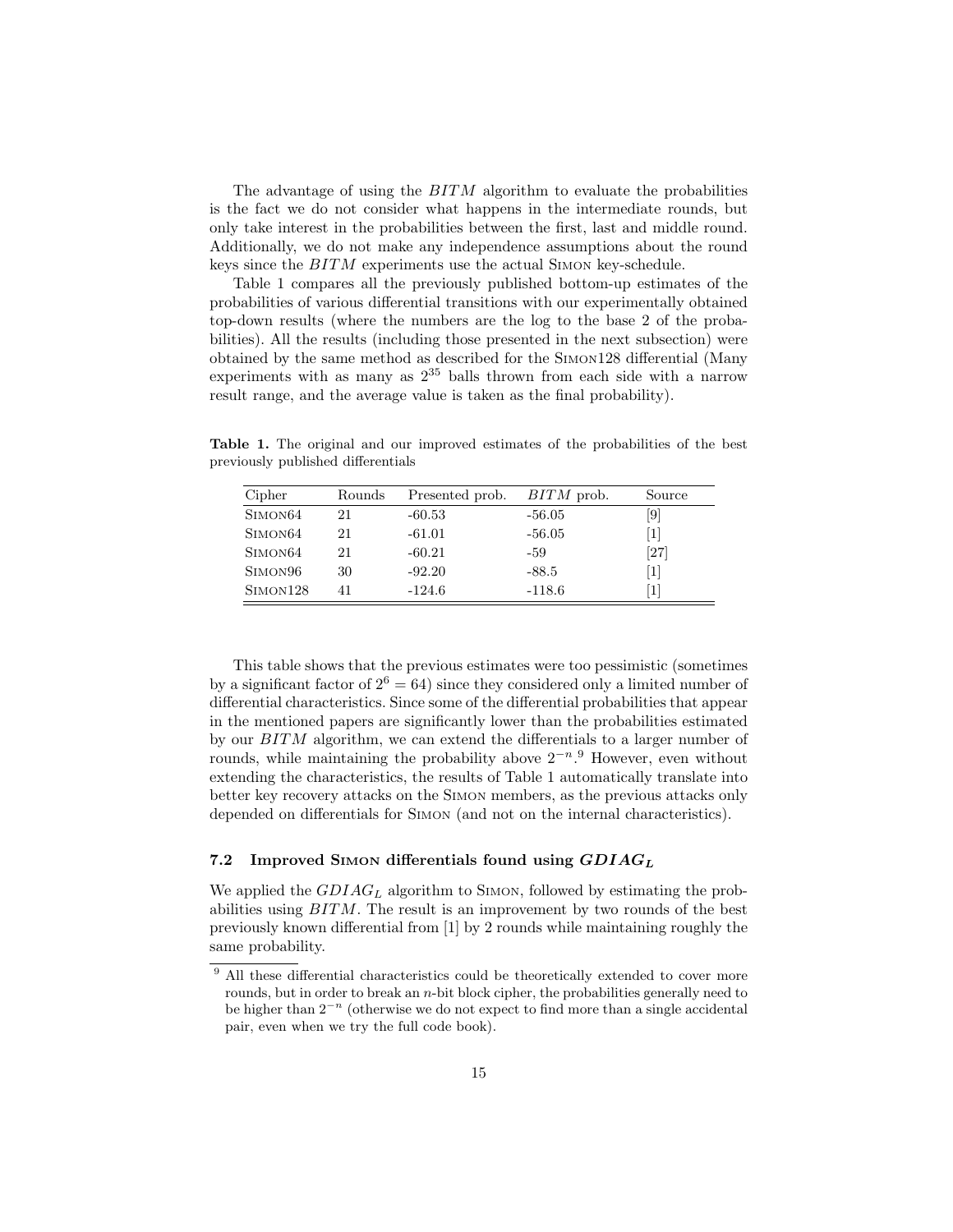The application of  $GDIAG_L$  was done with the function

$$
L(x) = (x \lll n)
$$

(which is a half block rotation that swaps its two halves). The result of this function is some differential families of the type  $AB \rightarrow BA$  for various numbers of rounds. After applying a search for complementing differentials pairs AB  $\rightarrow$  $BA \rightarrow AB$ , the most probable ones we found were:

$$
\Pr\left[ (e_{i,i+4}, e_{i+6}) \xrightarrow{\text{7R}} (e_{i+6}, e_{i,i+4}) \right] \approx 2^{-14.6} \tag{4}
$$

$$
\Pr\left[ (e_{i+6}, e_{i,i+4}) \xrightarrow{9R} (e_{i,i+4}, e_{i+6}) \right] \approx 2^{-35.6}
$$
 (5)

$$
Pr\left[(e_{i+2}, e_{i,i+4}) \xrightarrow{5R} (e_{i,i+4}, e_{i+2})\right] = 2^{-8}
$$
 (6)

$$
\Pr\left[ (e_{i,i+4}, e_{i+2}) \xrightarrow{11R} (e_{i+2}, e_{i,i+4}) \right] \approx 2^{-41.5}
$$
 (7)

Both pairs result in a 16-round iterated differential.

SIMON64 In order to construct the full characteristic we additionally use the following differential:

$$
\Pr\left[ (e_{i,i+4}, e_{i+6}) \xrightarrow{6R} (e_{i,i+4}, e_{i+2}) \right] \approx 2^{-11.3}
$$
 (8)

Concatenating differentials (4) and (5) results in a 16-round characteristic with probability of  $\approx 2^{-48.6}$ , thus the full characteristic

$$
\left(e_{i,i+4},e_{i+6}\right)\xrightarrow[2^{-48.6}]{16R}\left(e_{i,i+4},e_{i+6}\right)\xrightarrow[2^{-11.3}]{6R}\left(e_{i,i+4},e_{i+2}\right)
$$

has 22 rounds and probability of  $\approx 2^{-59.9}$ .

A different 22-round characteristic can be obtained by using (6), (7), (6) and an additional round. Combining (6) with (7) results in a 16-round differential with probability  $\approx 2^{-48}$ , and adding  $(e_{i,i+4}, e_{i+2}) \stackrel{1R}{\longrightarrow} (e_{i+6}, e_{i,i+4})$  after (6) results in a 6-round differential with probability  $\approx 2^{-11.3}$ . The entire 22-round characteristic

$$
(e_{i+2}, e_{i,i+4}) \xrightarrow[2^{-48}]{16R} (e_{i+2}, e_{i,i+4}) \xrightarrow[2^{-11.3}]{6R} (e_{i+6}, e_{i,i+4})
$$

has probability  $\approx 2^{-59.3}$ .

Note that both characteristics can be extended one round further ( $(e_{i+6}, e_{i,i+4,i+8}) \frac{1R}{2^{-2}}$ )  $(e_{i,i+4}, e_{i+6})$  and  $(e_{i+6}, e_{i,i+4}) \frac{1R}{2^{-2}} (e_{i,i+4,i+8}, e_{i+6})$ , respectively) while maintaining a probability which is above  $2^{-64}$ . The resultant 23-round differential is longer than all the previously found differentials for SIMON64.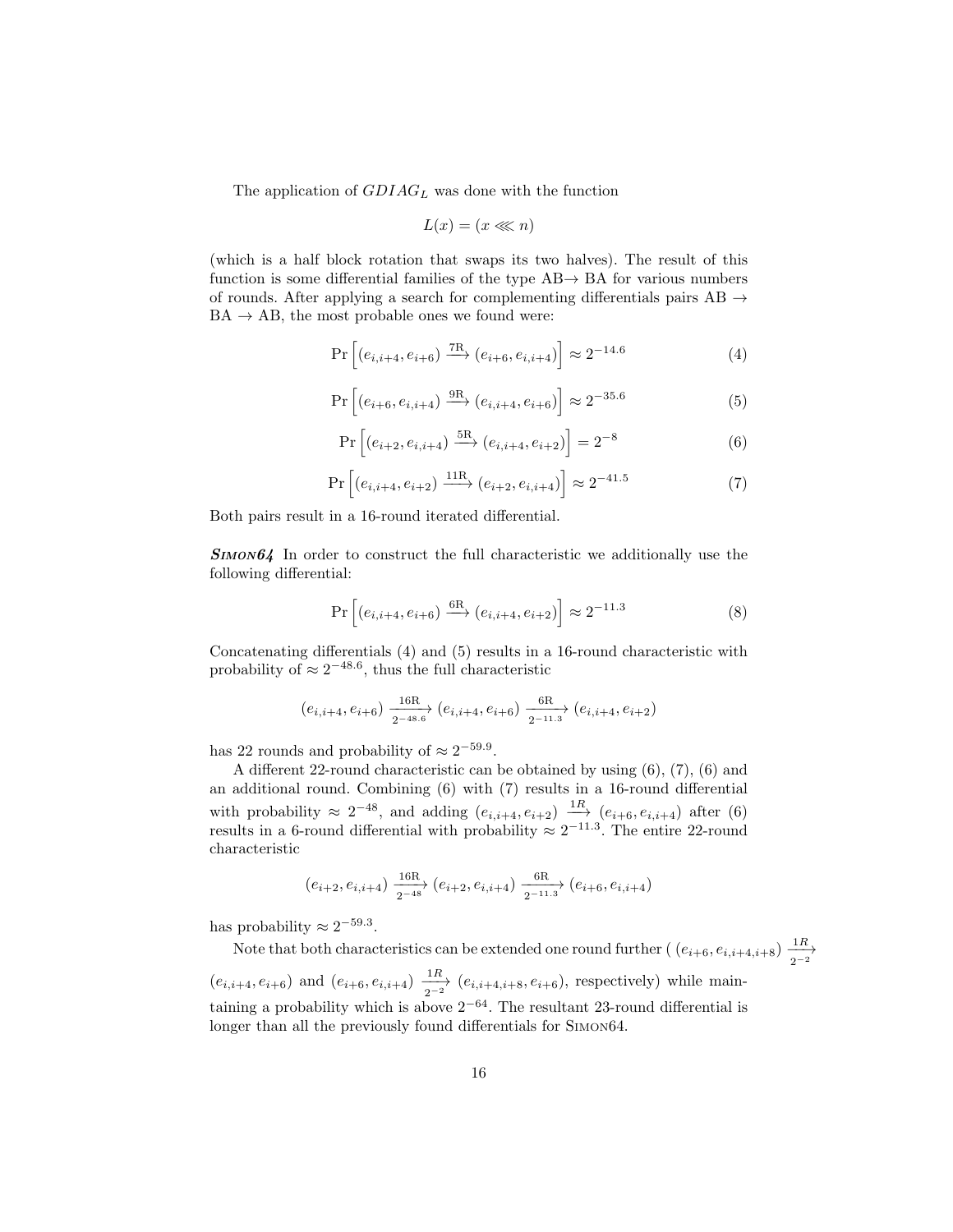SIMON128 The longest previously found differential for SIMON128 had 41 rounds. We can find a longer 43-round differential which is based on differentials (4), (5) and another short differential:

$$
\Pr\left[ (e_{i+6}, e_{i,i+4}) \xrightarrow{3R} (e_{i,i+8,i+12}, e_{i+2,i+10}) \right] = 2^{-12}
$$
 (9)

Combining (4) with (9) results in a 9-round characteristic of probability  $\approx 2^{-22.4}$ . The full 43-round characteristic

$$
\left(e_{i+6},e_{i,i+4,i+8}\right)\xrightarrow[2-2]{\text{1R}}\left(e_{i,i+4},e_{i+6}\right)\xrightarrow[2-97.2]{\text{32R}}\left(e_{i,i+4},e_{i+6}\right)\xrightarrow[2-26.4]{\text{10R}}\left(e_{i,i+8,i+12},e_{i+2,i+10}\right)
$$

has probability of  $\approx 2^{-125.6}$ .

A different 43-round characteristic will require the same differentials that were used for SIMON64, combined with a 4-round differential as follows:

$$
\Pr\left[ (e_{i+2,i+10}, e_{i,i+8,i+12}) \xrightarrow{4R} (e_{i+2}, e_{i,i+4}) \right] = 2^{-15.1}
$$
 (10)

and finishing with a single round  $(e_{i+6}, e_{i,i+4}) \frac{1R}{2^{-2}} (e_{i,i+4,i+8}, e_{i+6})$ . The full characteristic is:

$$
\left(e_{i+2,i+10},e_{i,i+8,i+12}\right)\xrightarrow[2-15.1]{4R} \left(e_{i+2},e_{i,i+4}\right)\xrightarrow[2-96]{32R} \left(e_{i+2},e_{i,i+4}\right)\xrightarrow[2-13.3]{7R} \left(e_{i,i+4,i+8},e_{i+6}\right)
$$

and it has probability of  $\approx 2^{-124.4}$ .

Table 2. Summary of the  $GDIAG_L$  results for SIMON

| Cipher               | Differential family                                                   | Rounds | <b>Prob.</b> $(\log_2)$ |
|----------------------|-----------------------------------------------------------------------|--------|-------------------------|
| SIMON64              | $(e_{i,i+4}, e_{i+6}) \rightarrow (e_{i,i+4}, e_{i+2})$               | 22     | $-59.9$                 |
| SIMON64              | $(e_{i+2}, e_{i,i+4}) \rightarrow (e_{i+6}, e_{i,i+4})$               | 22     | $-59.3$                 |
| SIMON64              | $(e_{i+6}, e_{i,i+4,i+8}) \rightarrow (e_{i,i+4}, e_{i+2})$           | 23     | $-61.9$                 |
| SIMON64              | $(e_{i+2}, e_{i,i+4}) \rightarrow (e_{i,i+4,i+8}, e_{i+6})$           | 23     | $-61.3$                 |
| SIMON <sub>128</sub> | $(e_{i+6}, e_{i,i+4,i+8}) \rightarrow (e_{i,i+8,i+12}, e_{i+2,i+10})$ | 43     | $-125.6$                |
| SIMON <sub>128</sub> | $(e_{i+2,i+10}, e_{i,i+8,i+12}) \rightarrow (e_{i,i+4,i+8}, e_{i+6})$ | 43     | $-124.4$                |

## 8 Application to Iterated Even-Mansour

The Even-Mansour (EM) block cipher was proposed at Asiacrypt 1991 [16]. It uses a single publicly known random permutation  $P$  on  $n$ -bit values and two secret *n*-bit keys  $K_1$  and  $K_2$ , and defines the encryption of the *n*-bit plaintext m as  $E(m) = P(m \oplus K_1) \oplus K_2$ . The decryption of the n-bit ciphertext c is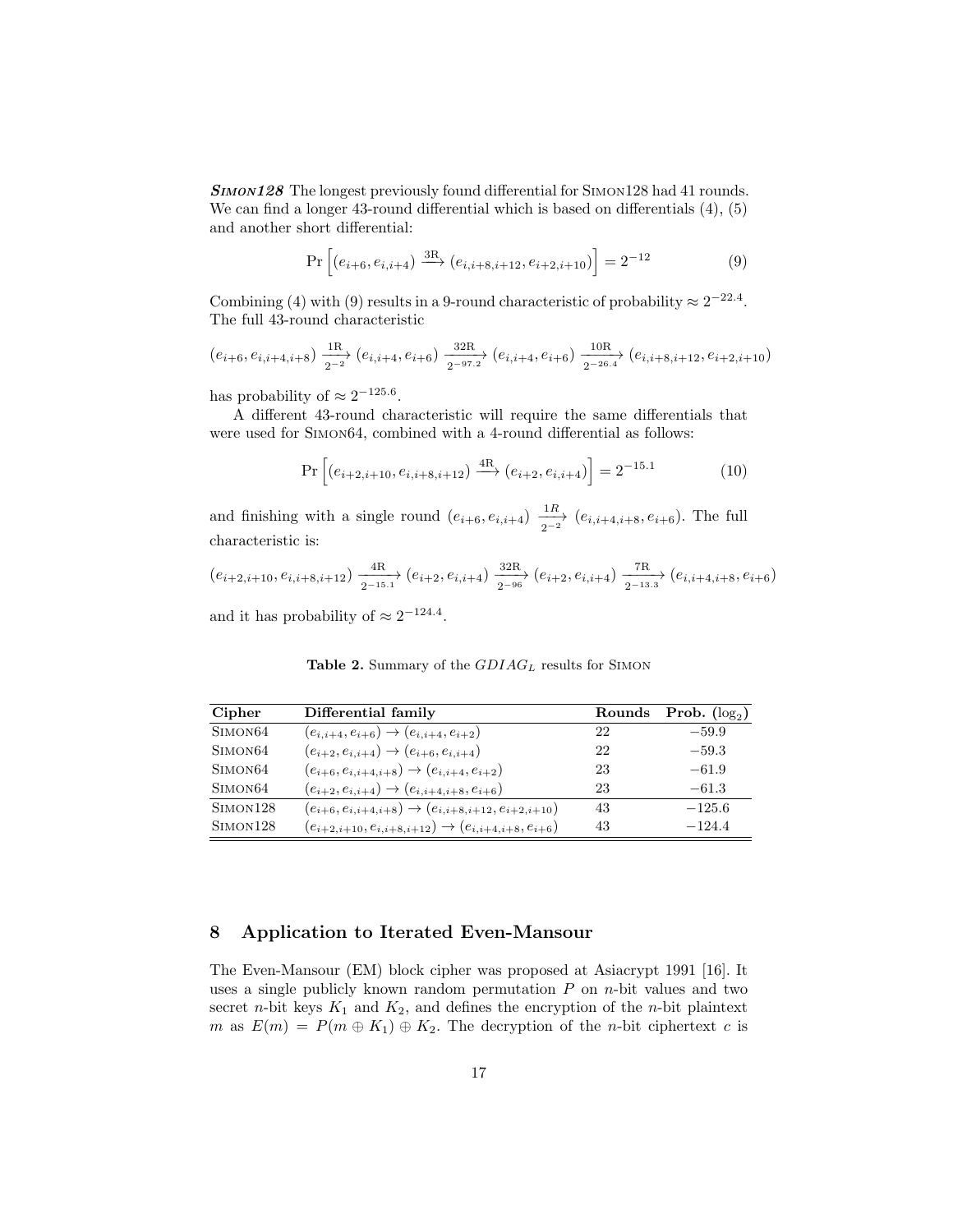similarly defined as  $D(c) = P^{-1}(c \oplus K_2) \oplus K_1$ . It can be naturally generalized into an r-round iterated EM encryption function (a.k.a. a key-alternating scheme in [11]), which is defined using r permutations  $P_1, P_2, \ldots, P_r$  and  $r + 1$  keys  $K_1, K_2, \ldots K_{r+1}$  as  $E(m) = P_r(\ldots P_2(P_1(m \oplus K_1) \oplus K_2) \oplus K_3 \ldots \oplus K_r) \oplus K_{r+1}$ , where decryption is defined in an analogous way.

At Asiacrypt 2013, Dinur et al. [15] analyzed several instances of iterated EM schemes, and in particular showed that the scheme in which all round keys are equal to  $K$  (shown in Figure 2) must have at least 4 rounds in order to provide perfect n-bit security in the single-key model. In this section, we extend this result to the related-key model, and show that the scheme must have at least 5 rounds in order to provide perfect  $(n-1)$ -bit security against related-key attacks that use 2 related keys.<sup>10</sup> This is done by presenting a related-key differential attack, which is applicable to (almost) any 4-round EM scheme.



Fig. 2. An iterated EM with one key

Our starting point is the attack of Mendel et al. [23] on the block cipher LED-64, which is a specific instance of the iterated EM scheme shown in Figure 2. This attack assumes that we have an iterative differential characteristic for  $P_2$ with probability p, where the input and output difference is  $\Delta$ , and extends it to a 3-round related-key characteristic with that same probability p. This is done by choosing both the key difference and the plaintext difference as  $\Delta$ , which implies that the input difference to  $P_4$  is  $\Delta$  with probability p. The 3-round characteristic can be used to attack 4 rounds of the scheme with time, data and memory complexities of about  $2^{n/2} \cdot p^{-1/2}$  using an extension of the attack of Daemen on the original EM scheme [12]. The full details of the attack are given in [23] and are not required in order to understand this section.

The most relevant component of the attack of [23] to our analysis is the iterative differential characteristic for  $P_2$ . In [23], such a characteristic was efficiently found using the internal properties of LED, but here we notice that we can apply a similar attack to essentially any 4-round EM scheme with one key. Our general framework is similar to the one of [15], which analyzed the public permutations of an EM scheme in order to detect some property which is useful for attacking the full cipher. More specifically, we can use our new diagonal algorithm of Section 4.1 in order to analyze the specific choice of  $P_2$  in a particular

 $10$  Exhaustive search given data encrypted with two related keys can be performed with time complexity of  $2^{n-1}$ .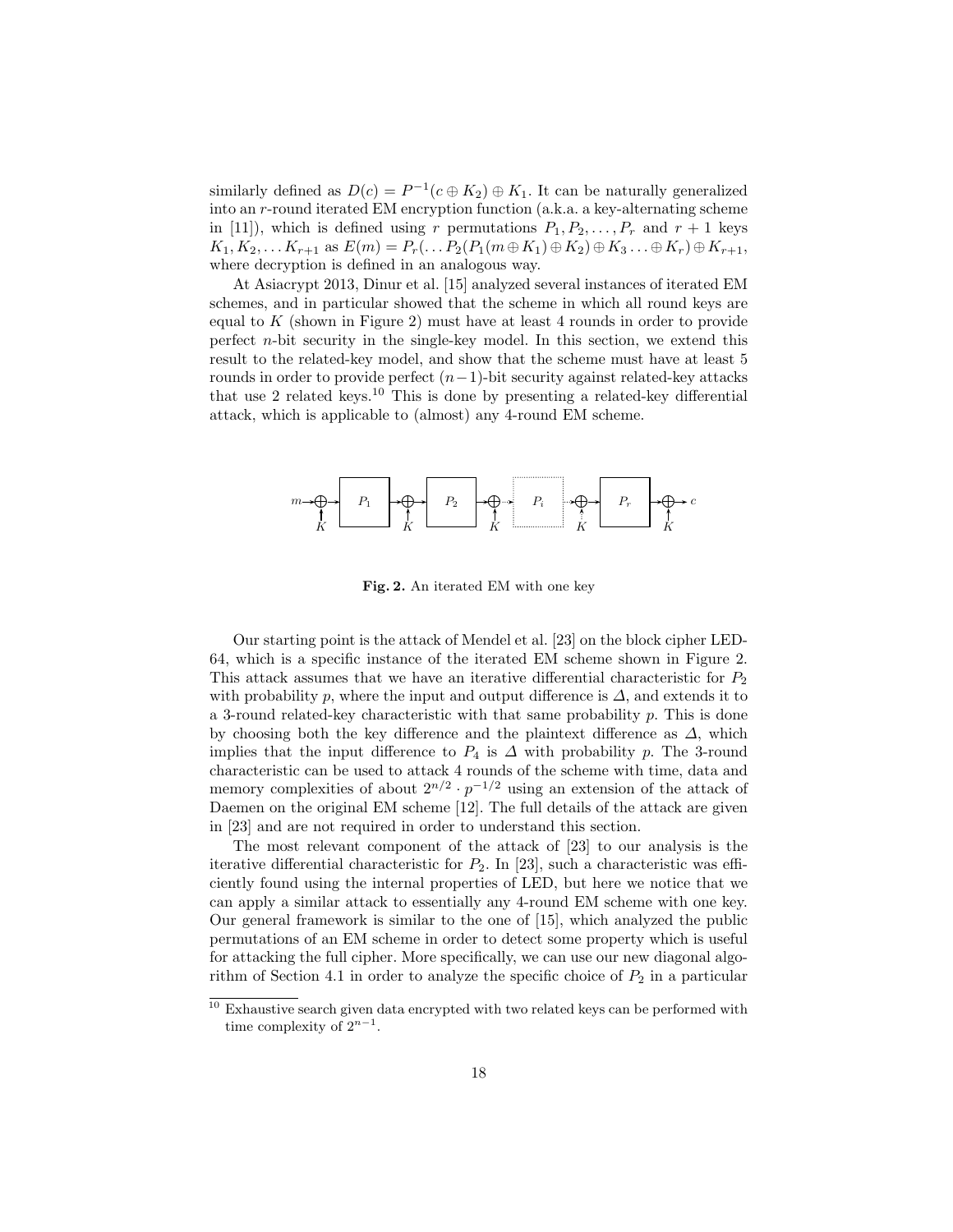incarnation of the Even-Mansour scheme, and find in it the highest probability iterative characteristic. However, applying the full diagonal algorithm results in an attack with complexity of at least  $2<sup>n</sup>$ , which is not faster than exhaustive search. Therefore, we apply the algorithm by evaluating only a fraction of the input space of  $P_2$ . More specifically, we evaluate an arbitrary linear subspace of inputs X, such that  $|X| = S$  (for a parameter S), and look for the entry  $\Delta$  of the (partial)  $DIAG$  with a maximal value, denoted by t. The value of S is carefully chosen in order to optimize the total time complexity of the attack, which is about  $S + 2^{n/2} \cdot p^{-1/2}$ , where  $p = t/2^n$ .

In order to calculate  $t$  as a function of  $S$ , we first compute the expected value of an arbitrary cell of the (partial)  $DIAG$ . Assuming that  $P_2$  is a random permutation, then the function  $x \oplus P_2(x)$  is (very close to) a random function, and therefore we expect about  $S^2 \cdot 2^{-n}$  collision in the hash table H in Step 1 of the diagonal algorithm. Each such collision will contribute once to a DIAG entry, but since we selected  $X$  as a linear subspace, we know in advance that there are only  $S$  relevant  $DIAG$  entries (those which belong to the closed subspace  $X$ ). Therefore, the average value of a relevant entry is  $S^2 \cdot 2^{-n}/S = S \cdot 2^{-n}$  (whereas the other  $2^n - S$  entries have zero values).

Similarly to the analysis of [15], based on some randomness assumptions on  $P_2$ , the value of an entry in the (partial)  $DIAG$  is distributed according to the Poisson distribution with an expectation  $\lambda$ , which is equal to the average value  $\lambda = S \cdot 2^{-n}$ . Given a parameter t, the probability that an arbitrary entry of the partial DIAG will have a value of t is estimated as  $(\lambda^t e^{-\lambda})/t!$ . We have S elements in the range, implying that we expect that about  $(S \cdot \lambda^t e^{-\lambda})/t!$  entries will have a value of  $t$ . If we equate this number to 1, consider large values of  $S \approx 2^n/n$ , and ignore low order terms, we can deduce that the largest expected entry value t satisfies  $t \cdot \log(t) = n$ , and thus t is approximately equal to  $n/\log(n)$ . When plugging  $S \approx 2^n/n$  and  $p = t \cdot 2^{-n} \approx n/(2^n \cdot \log(n))$  into the complexity of the attack, we obtain  $S + 2^{n/2} \cdot p^{-1/2} \approx 2^n/n + 2^n/\sqrt{n} \approx 2^n/\sqrt{n}$ . In other words, we obtain a related key attack on any particular incarnation of a 4-round words, we obtain a related key attack on any particular incarnation or a 4-round EM which is about  $\sqrt{n}$  times faster than exhaustive search, even if we have to include the complexity of analyzing the particular choice of  $P_2$  in the total time complexity.

We note that the analysis provided in this section can be used to improve the complexity of the original 4-round related-key attack on LED-64 [23]. However, the improvement factor is rather small and the main significance of our analysis is theoretical, namely, describing the first generic attack on the 4-round 1-key EM scheme which is (slightly) better than exhaustive search.

#### 9 Conclusions

In this paper we described and motivated the top-down approach to differential cryptanalysis, which tries to compute or approximate certain DDT values without looking at the internal structure of the given mapping. We introduced three novel techniques which can compute three types of interesting entries (on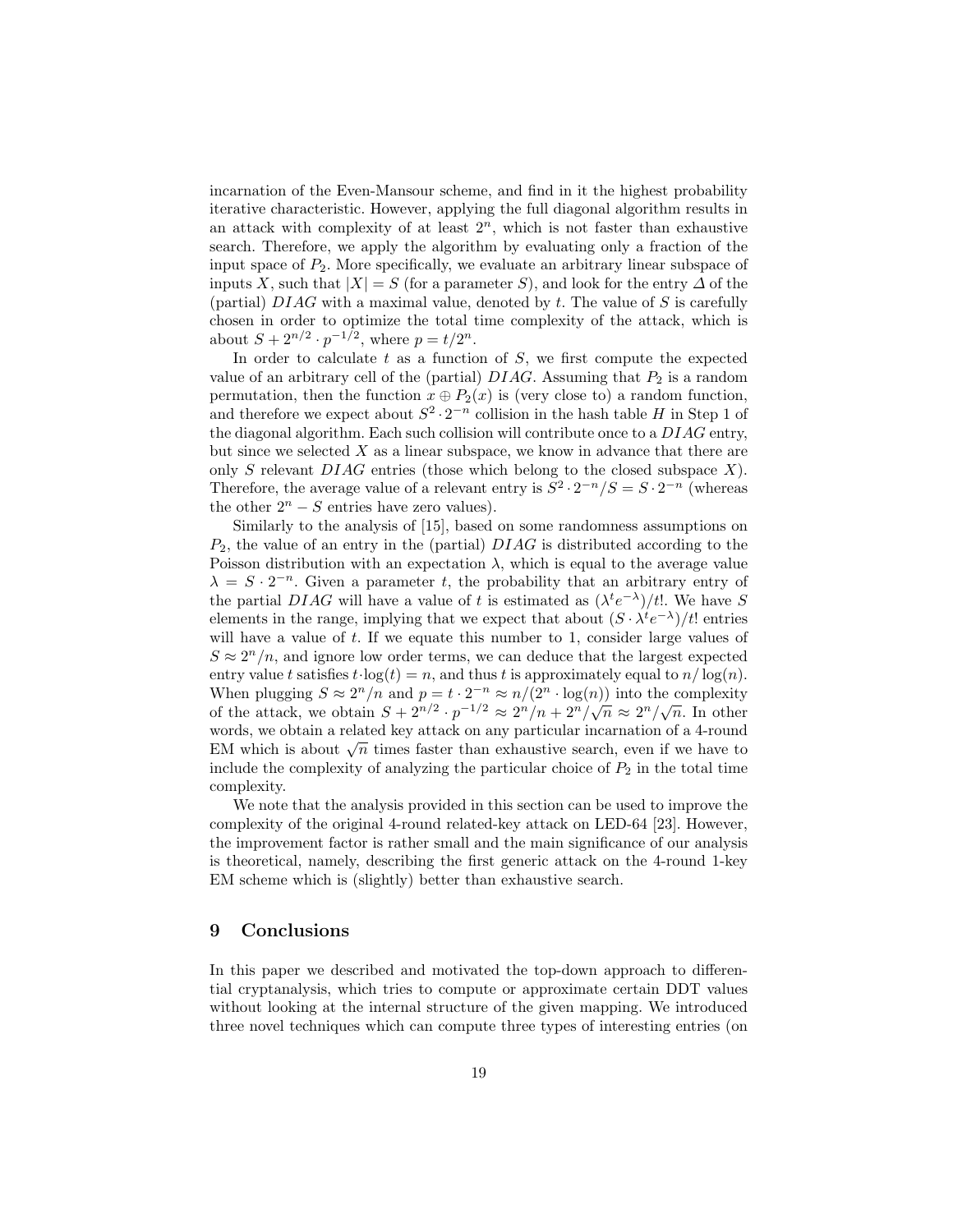the diagonal, in low Hamming weight entries on the diagonal, and arbitrarily located entries with large values) with improved efficiency. We then applied the new BITM technique to SIMON in order to obtain more accurate estimates of the probabilities of all the previously published differentials and combined it with the generalized diagonal algorithm to find better differentials for a larger number of rounds. This improves the best known cryptanalytic results for this scheme and demonstrates the power and versatility of our new top-down techniques. Finally, in Section 8 we described how to use our new algorithms to efficiently locate the highest diagonal entry in any given incarnation of the four round version of Even-Mansour scheme, in order to break the scheme with a related key attack which is faster than exhaustive search.

## References

- 1. F. Abed, E. List, J. Wenzel, and S. Lucks. Differential Cryptanalysis of roundreduced Simon and Speck, 2014. Presented at FSE 2014. To Appear in Lecture Notes in Computer Science.
- 2. H. A. Alkhzaimi and M. M. Lauridsen. Cryptanalysis of the SIMON Family of Block Ciphers. Cryptology ePrint Archive, Report 2013/543, 2013.
- 3. K. Aoki, K. Kobayashi, and S. Moriai. Best Differential Characteristic Search of FEAL. In Fast Software Encryption, FSE '97, volume 1267 of Lecture Notes in Computer Science, pages 41–53. Springer, 1997.
- 4. R. Beaulieu, D. Shors, J. Smith, S. Treatman-Clark, B. Weeks, and L. Wingers. The SIMON and SPECK Families of Lightweight Block Ciphers. Cryptology ePrint Archive, Report 2013/404, 2013.
- 5. E. Biham, A. Biryukov, and A. Shamir. Cryptanalysis of Skipjack Reduced to 31 Rounds Using Impossible Differentials. In Advances in Cryptology - EUROCRYPT '99, volume 1592 of Lecture Notes in Computer Science, pages 12–23. Springer, 1999.
- 6. E. Biham and A. Shamir. Differential cryptanalysis of DES-like cryptosystems. Journal of CRYPTOLOGY, 4(1):3–72, 1991.
- 7. A. Biryukov and I. Nikolic. Automatic Search for Related-Key Differential Characteristics in Byte-Oriented Block Ciphers: Application to AES, Camellia, Khazad and Others. In Advances in Cryptology - EUROCRYPT 2010, volume 6110 of Lecture Notes in Computer Science, pages 322–344. Springer, 2010.
- 8. A. Biryukov and I. Nikolic. Search for Related-Key Differential Characteristics in DES-Like Ciphers. In Fast Software Encryption, FSE 2011, volume 6733 of Lecture Notes in Computer Science, pages 18–34. Springer, 2011.
- 9. A. Biryukov, A. Roy, and V. Velichkov. Differential Analysis of Block Ciphers SIMON and SPECK, 2014. Presented at FSE 2014. To Appear in Lecture Notes in Computer Science.
- 10. A. Biryukov and V. Velichkov. Automatic Search for Differential Trails in ARX Ciphers. In Topics in Cryptology - CT-RSA 2014, volume 8366 of Lecture Notes in Computer Science, pages 227–250. Springer, 2014.
- 11. A. Bogdanov, L. R. Knudsen, G. Leander, F. Standaert, J. P. Steinberger, and E. Tischhauser. Key-Alternating Ciphers in a Provable Setting: Encryption Using a Small Number of Public Permutations - (Extended Abstract). In Advances in Cryptology - EUROCRYPT 2012, volume 7237 of Lecture Notes in Computer Science, pages 45–62. Springer, 2012.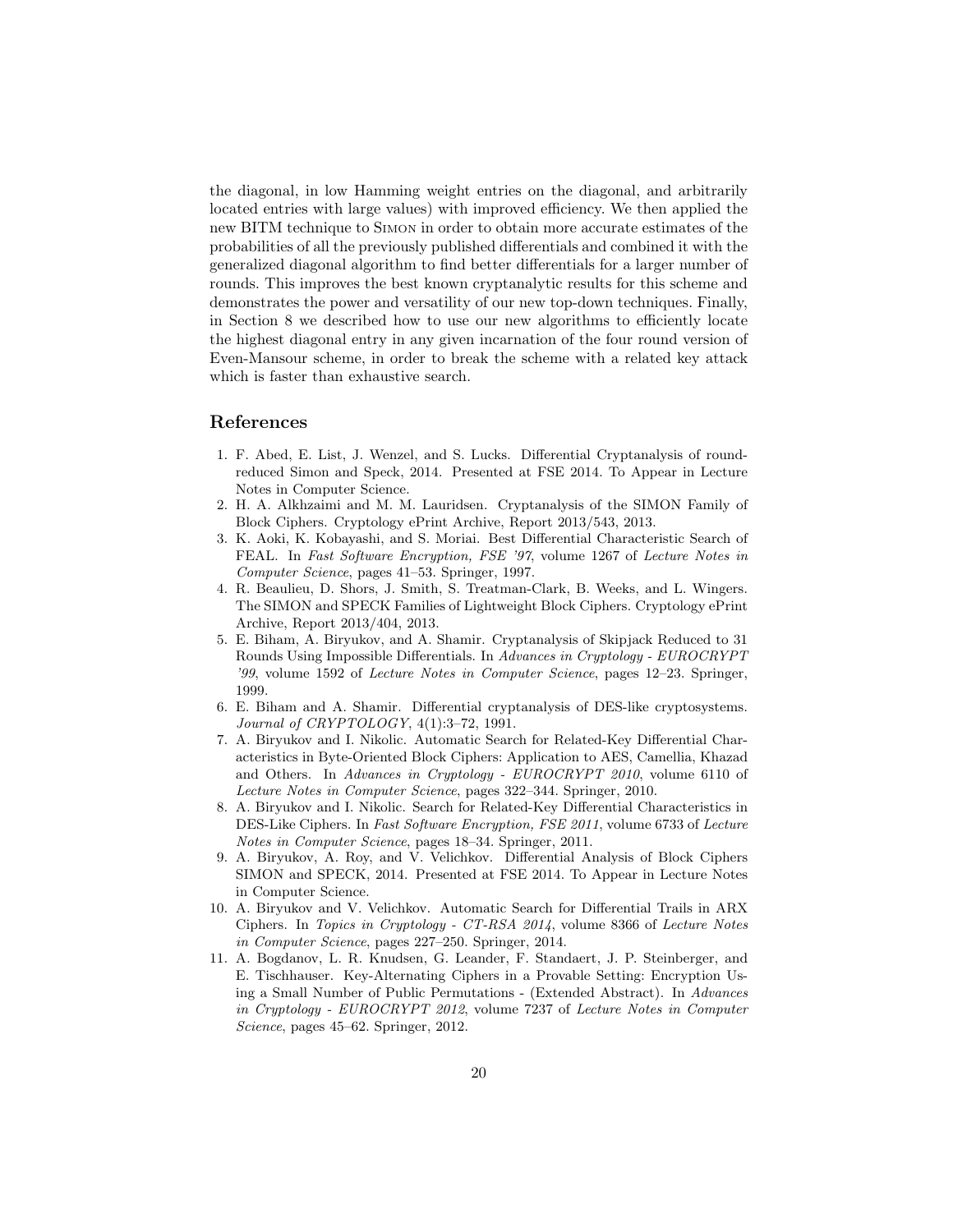- 12. J. Daemen. Limitations of the Even-Mansour Construction. In Advances in Cryptology - ASIACRYPT '91, volume 739 of Lecture Notes in Computer Science, pages 495–498. Springer, 1993.
- 13. J. Daemen, R. Govaerts, and J. Vandewalle. A New Approach to Block Cipher Design. In R. J. Anderson, editor, Fast Software Encryption, Cambridge Security Workshop, Cambridge, UK, December 9-11, 1993, Proceedings, volume 809 of Lecture Notes in Computer Science, pages 18–32. Springer, 1993.
- 14. C. De Cannière and C. Rechberger. Finding SHA-1 Characteristics: General Results and Applications. In Advances in Cryptology - ASIACRYPT 2006, volume 4284 of Lecture Notes in Computer Science, pages 1–20. Springer, 2006.
- 15. I. Dinur, O. Dunkelman, N. Keller, and A. Shamir. Key Recovery Attacks on 3 round Even-Mansour, 8-step LED-128, and Full  $AES^2$ . In Advances in Cryptology - ASIACRYPT 2013, volume 8269 of Lecture Notes in Computer Science, pages 337–356. Springer, 2013.
- 16. S. Even and Y. Mansour. A Construction of a Cipher from a Single Pseudorandom Permutation. J. Cryptology, 10(3):151–162, 1997.
- 17. P. Fouque, J. Jean, and T. Peyrin. Structural Evaluation of AES and Chosen-Key Distinguisher of 9-Round AES-128. In Advances in Cryptology - CRYPTO 2013, volume 8042 of Lecture Notes in Computer Science, pages 183–203. Springer, 2013.
- 18. L. Knudsen. DEAL A 128-bit Block Cipher, 1998. NIST AES Proposal.
- 19. X. Lai and J. L. Massey. Markov Ciphers and Differentail Cryptanalysis. In Advances in Cryptology - EUROCRYPT '91, volume 547 of Lecture Notes in Computer Science, pages 17–38. Springer, 1991.
- 20. G. Leurent. Analysis of Differential Attacks in ARX Constructions. In Advances in Cryptology - ASIACRYPT 2012, volume 7658 of Lecture Notes in Computer Science, pages 226–243. Springer, 2012.
- 21. M. Matsui. On Correlation Between the Order of S-boxes and the Strength of DES. In Advances in Cryptology - EUROCRYPT '94, volume 950 of Lecture Notes in Computer Science, pages 366–375. Springer, 1995.
- 22. F. Mendel, T. Nad, and M. Schläffer. Finding SHA-2 Characteristics: Searching through a Minefield of Contradictions. In Advances in Cryptology - ASIACRYPT 2011, volume 7073 of Lecture Notes in Computer Science, pages 288–307. Springer, 2011.
- 23. F. Mendel, V. Rijmen, D. Toz, and K. Varici. Differential Analysis of the LED Block Cipher. In Advances in Cryptology - ASIACRYPT 2012, volume 7658 of Lecture Notes in Computer Science, pages 190–207. Springer, 2012.
- 24. N. Mouha, Q. Wang, D. Gu, and B. Preneel. Differential and Linear Cryptanalysis Using Mixed-Integer Linear Programming. In Information Security and Cryptology - Inscrypt 2011, volume 7537 of Lecture Notes in Computer Science, pages 57–76. Springer, 2012.
- 25. I. Nikolic. Tweaking AES. In Selected Areas in Cryptography SAC 2010, volume 6544 of Lecture Notes in Computer Science, pages 198–210. Springer, 2011.
- 26. K. Nyberg and L. R. Knudsen. Provable Security Against Differential Cryptanalysis. In Advances in Cryptology - CRYPTO '92, volume 740 of Lecture Notes in Computer Science, pages 566–574. Springer, 1993.
- 27. S. Sun, L. Hu, M. Wang, P. Wang, K. Qiao, X. Ma, D. Shi, and L. Song. Automatic Enumeration of (Related-key) Differential and Linear Characteristics with Predefined Properties and Its Applications. 2014.
- 28. S. Sun, L. Hu, P. Wang, K. Qiao, X. Ma, and L. Song. Automatic Security Evaluation and (Related-key) Differential Characteristic Search: Application to SIMON,